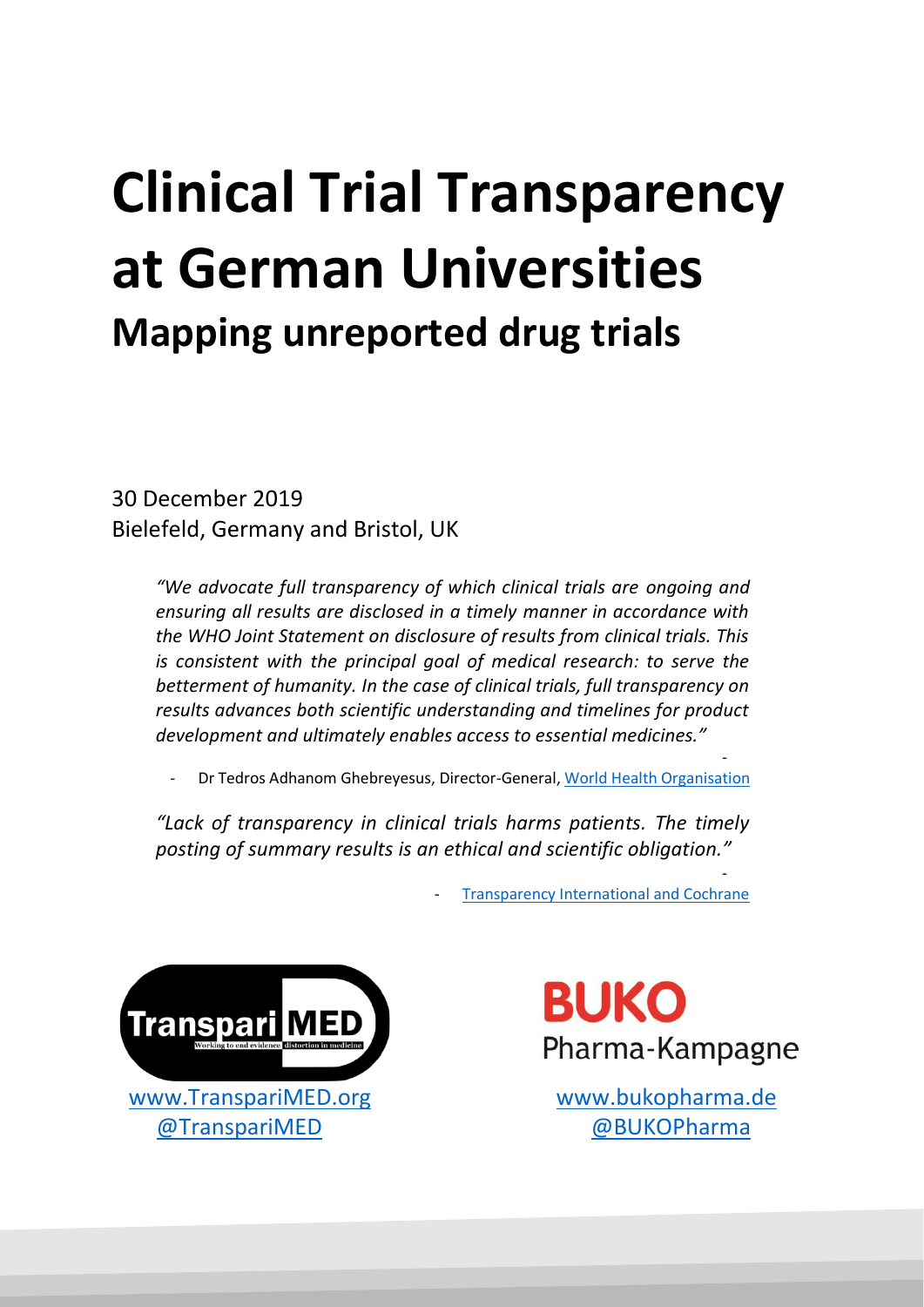# **1 KEY FINDINGS AND RECOMMENDATIONS**

#### **Obligation to report the results of all trials**

Failure to report clinical trial results [is not a victimless crime.](https://www.ti-austria.at/wp-content/uploads/2018/05/Transparenz-bei-Klinischen-Studien_Ein-Leitfaden-fuer-Entscheidungstraeger.pdf) It has substantial negative consequences for patients and public health.

[European Union rules adopted in July 2014](https://www.ema.europa.eu/en/news/posting-clinical-trial-summary-results-european-clinical-trials-database-eudract-become-mandatory) require the sponsors of each and every clinical trial registered on the EU clinical trials registry to post those trials' summary results onto the registry within 12 months of trial completion (6 months for paediatric trials). These rules also apply to trials completed before 2014, and apply irrespective of whether a trial's outcomes have been published in the academic literature. Thus, all of the clinical trials identified in this report as missing summary results are [in violation of European Union transparency rules](https://www.transparimed.org/single-post/2019/07/10/European-regulators-fire-warning-shot-over-5855-missing-clinical-trial-results) that were designed to protect the interests of patients and taxpayers.

#### **Key findings**

**Overall, the 35 university medical centres in Germany have registered 1,312 clinical trials of investigative medicinal products on the European trial registry. Of these, 477 trials have verifiably been completed more than a year ago, and should thus have results available.** 

**However, results are only available on the registry for 32 of those trials (6.7%). Results are missing for the other 445 trials (93.3%).**

- *Münster university is Germany's top performer, with 61% of its due clinical trial results available*. All other universities have uploaded less than a third of their due results.
- With 68 due trials missing results, the *Charité in Berlin* has by far the largest backlog of unreported trials. Other universities with large gaps in their trial portfolios are *LMU München* (29 trials), *Mainz* (28 trials), *TU München* (27 trials), and *Hannover* (26).
- Out of the 32 German university trial results available on the registry, 11 have been posted by *Münster university* alone. *Leipzig* has uploaded 4 results. No other university has posted more than 2 results. 17 of the universities with due trials have not posted a single result.
- German universities' results posting rate of 6.7% is far below the average European trial reporting rate of [62.5%.](http://eu.trialstracker.net/)

**The [strong performance by Münster](http://eu.trialstracker.net/sponsor/university-of-munster) and other leading European universities demonstrates that university medical centres in Germany can – and can be expected to – do far better.**

#### **Recommendations in brief**

- **Universities** should establish central oversight over their clinical trial registry entries, adopt policies that reflect WHO best practices, audit existing registry records, and upload missing clinical trial results.
- **Bundesministerium für Bildung und Forschung and Deutsche Forschungsgemeinschaft** should commit to World Health Organisation best practices for avoiding research waste.
- **BfArM and Paul Ehrlich Institut** should monitor compliance, directly contact trial sponsors whose results are overdue, update the status of existing registry entries, and draw up plans to impose fines after the EU Clinical Trials Regulation comes into force.
- **The German government** should use Research Ethics Committee records to monitor whether clinical trials are prospectively registered and upload their results onto registries on time.

Detailed recommendations are listed further below.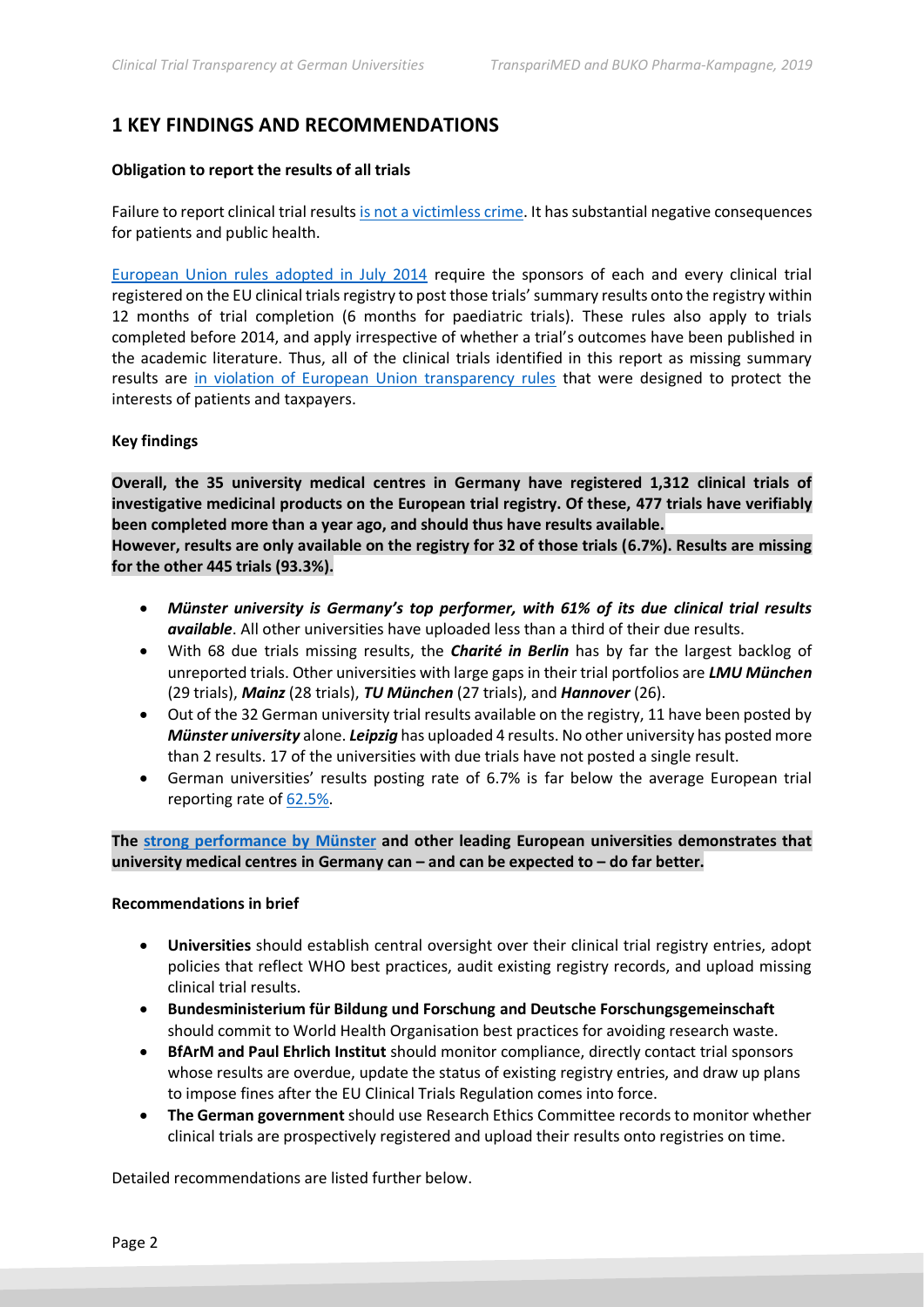## **2 REPORTING PERFORMANCE BY UNIVERSITY**

**On average, German universities have only uploaded 6.7% of their due clinical trial results. Performance varies strongly by university. Münster is the clear leader, with 61% of trial results available. At the bottom of the table are 17 universities that have not uploaded a single result.**

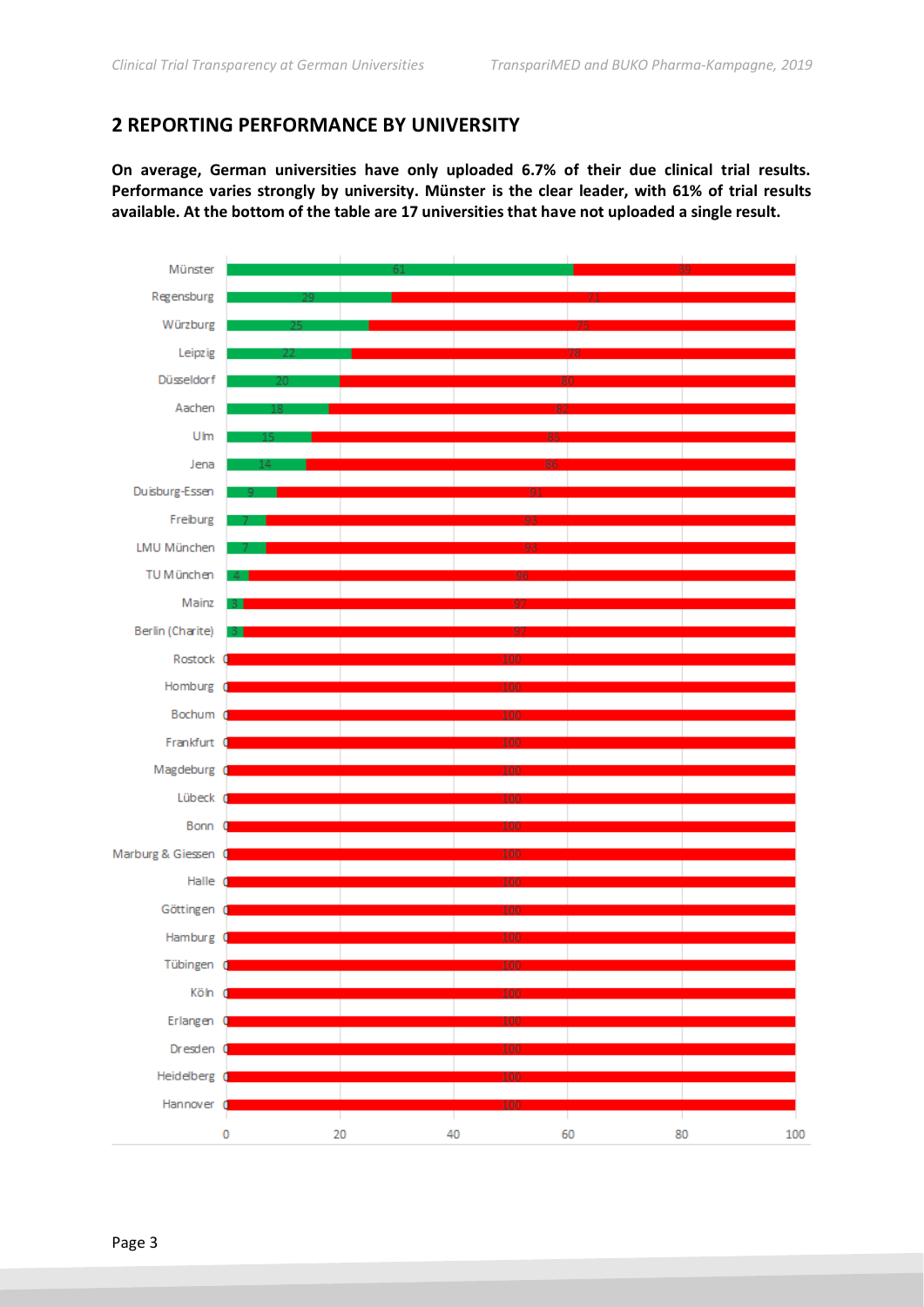# **3 CLINICAL TRIALS MISSING RESULTS BY UNIVERSITY**

**German universities have failed to make the results of 445 of their trial public on the European trial registry, in violation of European Union transparency rules.** With 68 due trials missing results, the Charité in Berlin has by far the largest backlog of unreported trials. Seven universities between them account for half of all trials that are still missing results: Charité, LMU München, Mainz, TU München, Hannover, Heidelberg and Dresden.



Witten-Herdecke, Mannheim, Kiel and Greifswald have trials listed on the European registry, but none of those trials are verifiably due to post results yet.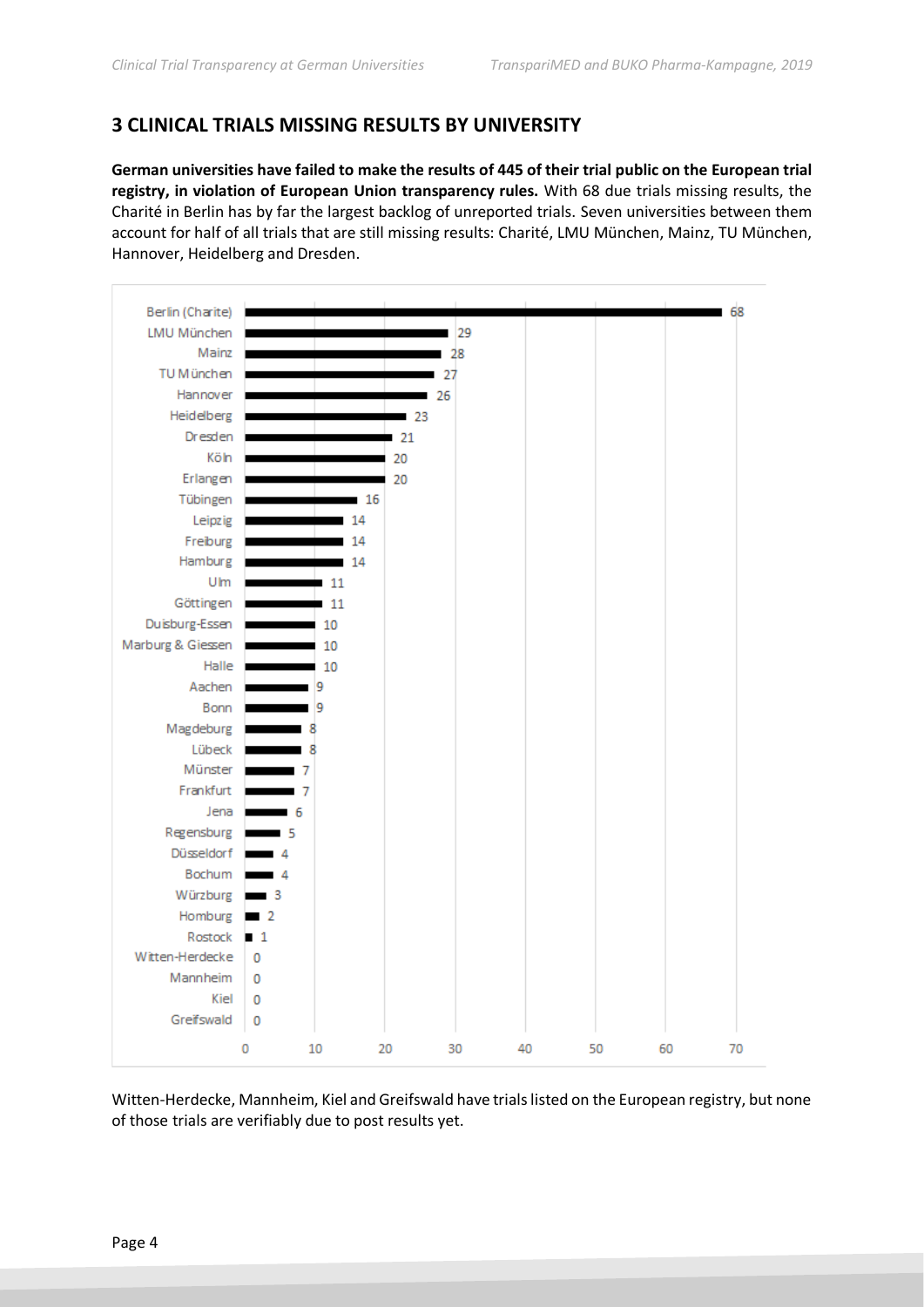# **4 GERMAN UNIVERSITIES IN GLOBAL COMPARISON**

**German universities perform significantly worse than their counterparts in other countries.** German universities' results posting rate of 6.7% is far worse than the reporting performance of British and American universities, and well below the average European trial reporting rate of 62.5%.



*Data sources: UK universities: [CEBM report,](http://www.alltrials.net/wp-content/uploads/2019/10/AllTrials-update-report-for-STC-2019-Oct-14.pdf) October 2019; US universities: [TranspariMED & UAEM](https://988e032c-518c-4d3b-b8e1-0f903f16a792.filesusr.com/ugd/01f35d_8c22b87eda8e44ac83cf76642de94053.pdf?index=true)  [report,](https://988e032c-518c-4d3b-b8e1-0f903f16a792.filesusr.com/ugd/01f35d_8c22b87eda8e44ac83cf76642de94053.pdf?index=true) March 2019 [measures FDAAA compliance]; All trial sponsors in Europe: [EU Trials Tracker,](http://eu.trialstracker.net/) November 2019 [includes industry sponsors]*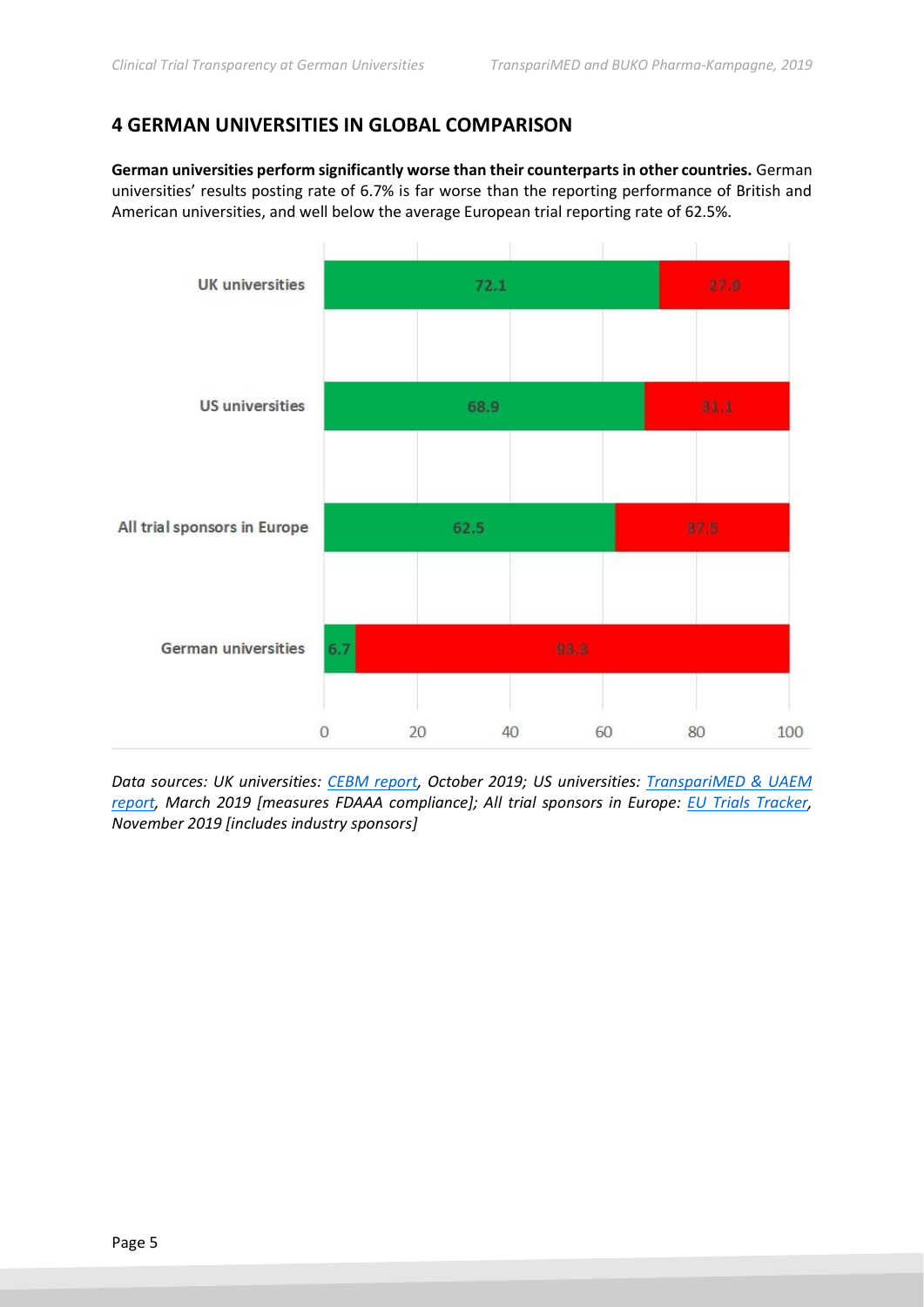# **5 EXAMPLES OF TRIALS MISSING RESULTS ON THE EUROPEAN REGISTRY**

**This section takes a closer look at some trials run by German universities that are missing results on the European registry. It briefly outlines the purpose of each trial, and explains how posting its results onto the registry in line with existing rules would have benefited patients.**

#### **Limiting neurological damage in people suffering from multiple sclerosis (Charite)**

- *Violation of European Union transparency rules*
- *Medical progress slowed down*

Trial [2008-005213-22](https://www.clinicaltrialsregister.eu/ctr-search/search?query=2008-005213-22) was sponsored by the Charite. It set out to discover whether a drug could help to limit neurological damage and improve cognitive functioning in people suffering from multiple sclerosis by enrolling 60 German patients and giving them either the drug or a placebo. The trial was [completed in February 2016,](https://www.clinicaltrialsregister.eu/ctr-search/trial/2008-005213-22/DE) but no results have been posted on the European registry yet.

The same trial was (probably unnecessarily) double registered on the American registry, where [no](https://www.clinicaltrials.gov/ct2/show/record/NCT00799890)  [results have been posted](https://www.clinicaltrials.gov/ct2/show/record/NCT00799890) either.

Contacted by email, a member of the research team explained that: "We are currently finalizing the statistical evaluation. A publication in a scientific journal and the entries in the corresponding databases are in preparation." It is highly encouraging that the researchers plan to post the results onto these registries. However, if Charite had ensured that European Union disclosure timelines are adhered to, the trial's results would have become publicly available in early 2017, thus accelerating the development of more effective treatments for multiple sclerosis.

#### **Fingolimod for patients with multiple sclerosis (Charité)**

- *Violation of European Union transparency rules*
- *Medical progress slowed down*

Trial [2012-000411-91](https://www.clinicaltrialsregister.eu/ctr-search/search?query=2012-000411-91) was sponsored by the Charité. The trial set out to discover how fingolimod (brand name Gilenya), a drug [used by German patients since 2011,](https://link.springer.com/article/10.1007%2Fs00115-011-3360-1) affects natural killer cells in people with multiple sclerosis. The study aimed to enrol 40 German patients suffering from relapsingremitting multiple sclerosis, the most frequent form of the disease.

The study was [completed in early August 2018,](https://www.clinicaltrialsregister.eu/ctr-search/trial/2012-000411-91/DE#P) and thus should have uploaded its results onto the European trial registry by August 2019. However, the results have been made public neither on the trial registry nor in an academic journal. Contacted by email, a member of the research team explained that "preliminary results have been presented on academic meetings and congresses. A full paper is about to be prepared."

While it is laudable that Charite investigators have used scientific meetings to rapidly present their results, and are now preparing to publish the trial's outcomes in a journal, academic publication timelines are slow. Therefore, it seems likely that most of the research community – and doctors treating patients with multiple sclerosis – will only get to see the results of the trial in 2020 or 2021 at the earliest.

This trial illustrates how consistent posting of results onto the trial registry within the 12 month time frame required by the European Union could accelerate progress in medical research and clinical practice.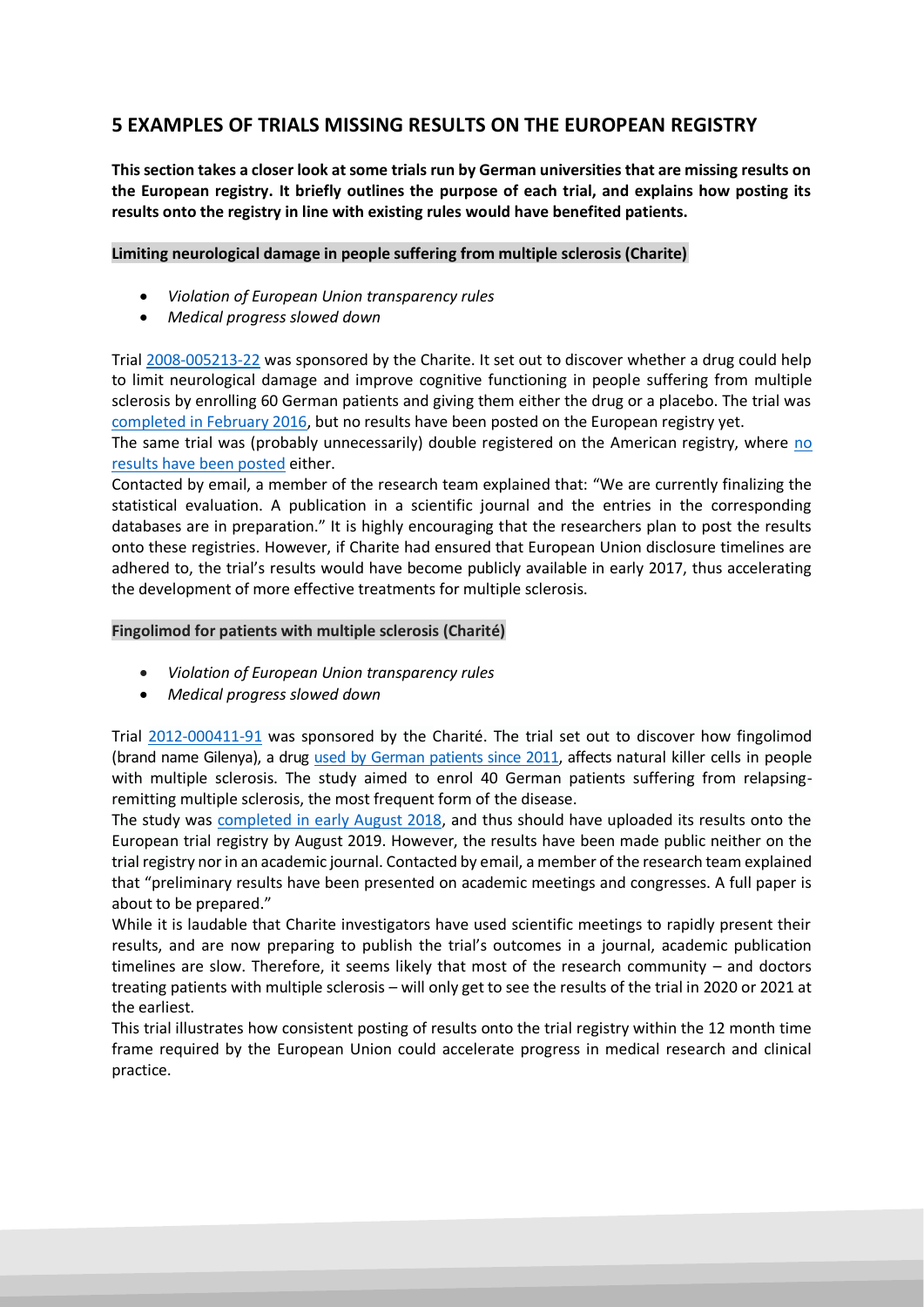#### **Gabapentin for patients with co-ordination, balance and speech problems (Charité)**

- *Violation of European Union transparency rules*
- *Weak registry management undermines trial recruitment efforts*
- *Risk of public funds being wasted*

Trial [2008-005167-33](https://www.clinicaltrialsregister.eu/ctr-search/search?query=2008-005167-33) was sponsored by the Charité. It set out to discover whether the drug gabapentin (brand name Neurontin) could help patients with ataxia, a group of disorders that affect co-ordination, balance and speech. The trial aimed to enrol a total of 72 patients suffering from ataxia: 36 people with neurodegenerative cerebellar disease, and 36 people with multiple sclerosis.

The trial was [completed in March 2016,](https://www.clinicaltrialsregister.eu/ctr-search/trial/2008-005167-33/DE#P) and thus its results should have been uploaded onto the European registry by March 2017. However, no results are available there.

The same trial was (probably unnecessarily) additionally registered on the German trial registry DRKS, where it is also missing results and is [falsely listed as still recruiting](https://www.drks.de/drks_web/navigate.do?navigationId=trial.HTML&TRIAL_ID=DRKS00000269) patients. The Charité's and other universities' failure to keep registry entries up to date has resulted in the [proliferation of trials](https://journals.plos.org/plosone/article?id=10.1371/journal.pone.0193088)  [incorrectly marked as still recruiting,](https://journals.plos.org/plosone/article?id=10.1371/journal.pone.0193088) which makes it [hard for patients to find trials they can enrol in.](https://www.transparimed.org/single-post/2019/04/17/Outdated-registry-information-makes-it-hard-for-patients-to-join-clinical-trials) Furthermore, the WHO recommends registering each trial on only one trial registry if possible.

A search for the trial registry numbers and keywords in PubMed and Google Scholar did not return any journal articles discussing the trial's results, suggesting that even today – over a year after a BMJ [blog](https://blogs.bmj.com/bmj/2018/09/27/utotw-gabapentin-for-cerebellar-ataxia-in-degenerative-and-inflammatory-cns-disease/) first drew attention to the Charité's failure to make the gabapentin trial's results public – the outcomes have not been made publicly available in any form.

According to registry data, the trial was [funded by the Deutsche Forschungsgemeinschaft](https://www.drks.de/drks_web/navigate.do?navigationId=trial.HTML&TRIAL_ID=DRKS00000269) (DFG). Unless the Charité acts quickly to make the results of this trial public, the benefits and harms of gabapentin detected during this taxpayer-funded trial could be lost to medical knowledge forever.

#### **Improving treatment for patients with kidney transplants (LMU München)**

- *Violation of European Union transparency rules*
- *Risk of research waste*

Trial [2013-004956-39](https://www.clinicaltrialsregister.eu/ctr-search/search?query=2013-004956-39) was sponsored by LMU München. It set out to discover better ways to treat patients who had received a kidney transplant. The trial was [completed in May 2016](https://www.clinicaltrialsregister.eu/ctr-search/trial/2013-004956-39/DE#P) and thus its results should have been made public on the European registry by the end of May 2017 latest. According to registry data, the trial was supported by Pfizer, but European Union transparency rules clearly state that the trial sponsor – LMU München – is responsible for posting results onto the registry.

A search for the trial registry number and keywords in PubMed and Google Scholar did not return any journal articles discussing the trial's results, suggesting that the trial's outcomes have not been made publicly available in any form, and have thus not made any contribution to furthering medical research or improving clinical practice.

Unless LMU München acts quickly to make the results of this trial public, the time and effort volunteered by kidney transplant patients participating in the trial will have been in vain, and the potential benefits and harms of the new treatment could be lost to medical knowledge forever.<sup>1</sup>

<sup>1</sup> University comment (see Annex II): *"The study SMART-DAS, EudraCT-NR 2013-004956-39 was submitted to the responsible higher federal authority in accordance with the legal requirements; we could not figure out whether it had already been published."*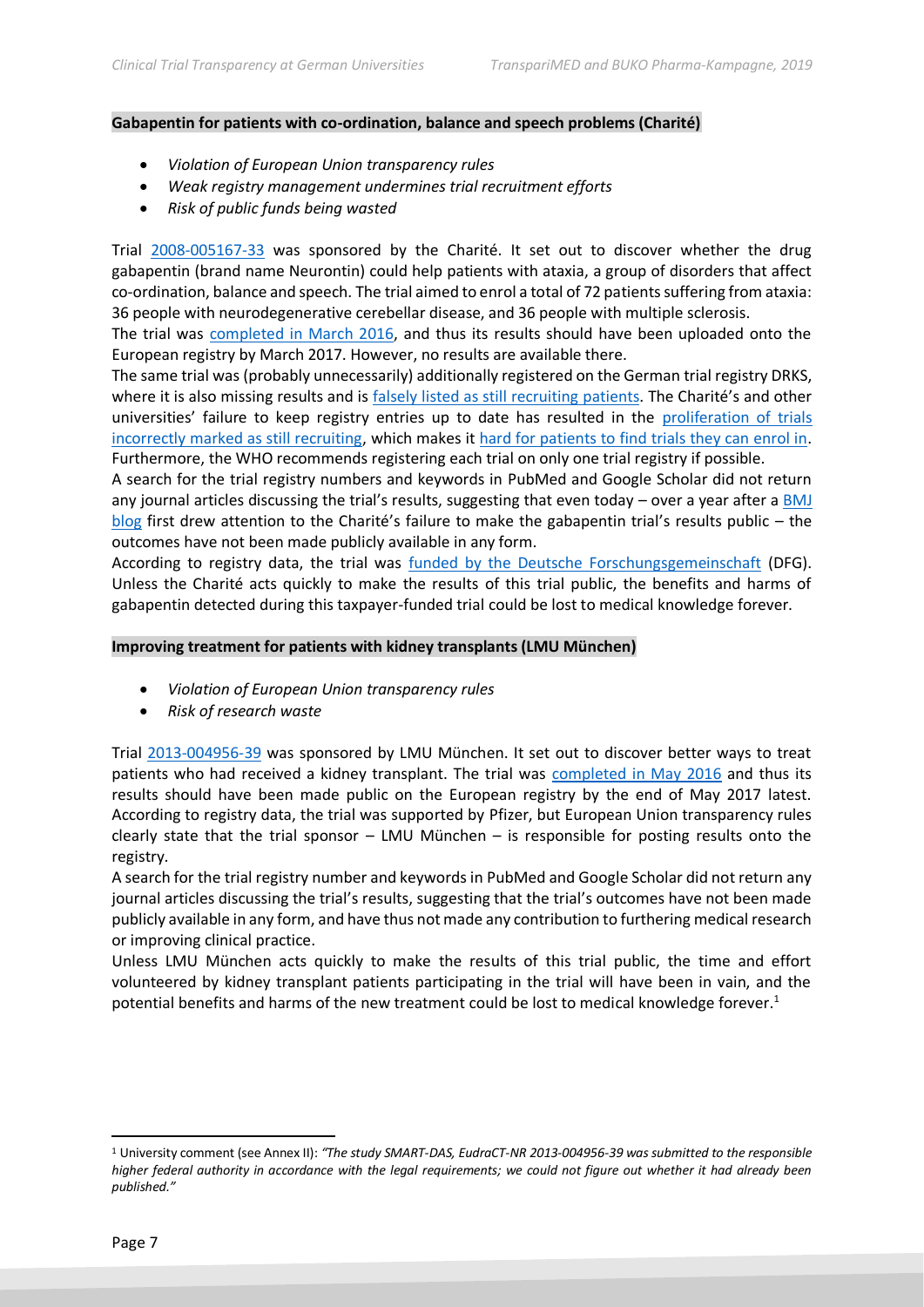#### **Improving the lives of patients with schizophrenia (LMU München)**

- *Probable violation of European Union transparency rules*
- *Apparent failure to keep registry entry up to date*
- *Only partial reporting of trial outcomes*
- *Risk of research waste*

Trial [2005-004501-28](https://www.clinicaltrialsregister.eu/ctr-search/search?query=2005-004501-28) was sponsored by LMU München. The trial set out to compare the impact of two different drugs on cognitive functioning and quality of sleep in 60 German patients with schizophrenia. The trial started over ten years ago and has almost certainly been completed, but is still [marked as 'ongoing'](https://www.clinicaltrialsregister.eu/ctr-search/trial/2005-004501-28/DE#B), making it [hard for patients](https://www.transparimed.org/single-post/2019/04/17/Outdated-registry-information-makes-it-hard-for-patients-to-join-clinical-trials) to find genuinely ongoing trials that they can enrol in.

A search for the trial registry number and keywords in PubMed and Google Scholar only returned [one](https://link.springer.com/article/10.1007/s00406-015-0647-4)  [2007 article](https://link.springer.com/article/10.1007/s00406-015-0647-4), which presented interim results for the drugs' impact on patients' driving skills only. The final results for all patients, on all pre-specified outcome measures including quality of life, appear not to have been made public, raising the spectre of research waste. $2^2$ 

#### **Improving the lives of patients with coronary artery disease (Mainz university)**

- *Violation of European Union transparency rules*
- *Failure of university and BfArM to ensure that trial status is up to date*
- *Incomplete, inconsistent and out of date registry data indicates lack of oversight*
- *Evidence base for coronary heart disease treatments hard to navigate*

Trial [2006-004533-15](https://www.clinicaltrialsregister.eu/ctr-search/search?query=2006-004533-15) was sponsored by Mainz university. It examined a potential new approach to treating endothelial dysfunction in 80 German patients with coronary artery disease.

The trial started over ten years ago. In the European registry – where no results have been posted – the trial is [still listed as ongoing,](https://www.clinicaltrialsregister.eu/ctr-search/trial/2006-004533-15/DE) even though its outcomes were [reported in a journal in 2008.](https://www.researchgate.net/profile/Ebrahim_Ostad/publication/265098571_Die_PENTA-Studie_wissenschaftlicher_Hintergrund_und_klinische_Relevanz/links/543a412d0cf204cab1d97a77/Die-PENTA-Studie-wissenschaftlicher-Hintergrund-und-klinische-Relevanz.pdf) According to registry data, BfArM is the German 'National Competent Authority' for this trial. Thus, BfArM is responsible for updating the status of registry entries after receiving an end of trial notification by the trial sponsor. It is unclear whether Mainz university failed to notify BfArM that the trial had ended, or whether BfArM received a notification but failed to then update the status of the trial. Either way, Mainz university seems to lack the central oversight required to detect such problems and follow up to get them resolved.

The university (probably unnecessarily) double registered the industry-funded trial in another WHO primary trial registry, ISRCTN, where the trial is listed as having been [completed in May 2008.](http://www.isrctn.com/ISRCTN14741769) The ISRCTN registry entry omits the trial's European registry number, and fails to link to the journal article reporting the trial's outcomes, making it more difficult for systematic reviewers to navigate the evidence base for coronary artery disease treatments.

<sup>2</sup> University comment (see Annex II): "*For the AriZip study, EurdaCT no. 2005-004501-28, we found, thanks to the enquiry, that the study had apparently not yet been reported as completed. So far, the results of this study have only been made available to the specialist public as part of a lecture, but have not been published. We will make the publication as soon as possible."*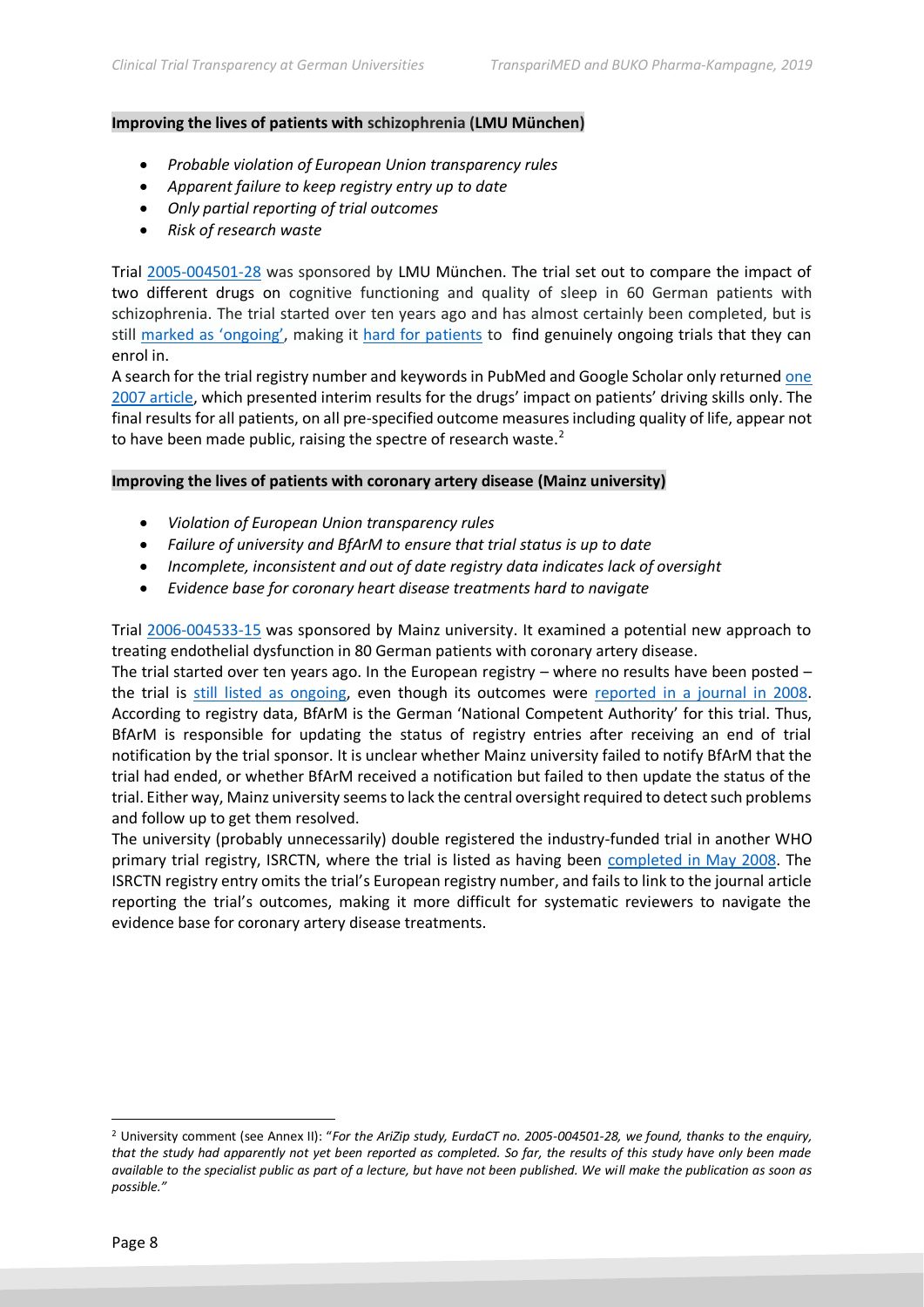#### **Improving progression-free survival in cancer patients (Mainz university)**

- *Violation of European Union transparency rules*
- *Inconsistencies between different registry entries*
- *Three-year delay in sharing results with the scientific community*

Tria[l 2009-014336-38](https://www.clinicaltrialsregister.eu/ctr-search/search?query=2009-014336-38) was sponsored by Mainz university. The trial set out to find new ways to improve progression-free survival in patients with advanced stomach cancer.

The trial [ended in July 2013,](https://www.clinicaltrialsregister.eu/ctr-search/trial/2009-014336-38/DE) but still has not posted summary results onto the European trial registry. It was also (probably unnecessarily) [registered on the American trial registry Clinicaltrials.gov.](https://clinicaltrials.gov/ct2/show/record/NCT01020630) The university attempted to upload the results to Clinicaltrials.gov results [in August 2018,](https://clinicaltrials.gov/ct2/show/results/NCT01020630) but has not responded to subsequent quality review feedback provided by that registry, so no tabular results are publicly visible there either. (Clinicaltrials.gov reviews the quality and consistency of results submitted, and frequently requests changes to be made.)

The university has failed to ensure that registry data is consistent, with the European registry entry listing more secondary outcome measures than the American entry does. This makes it hard for other researchers to distinguish between exploratory and confirmatory trial outcomes.

Trial outcomes were [reported in an academic journal](https://bmccancer.biomedcentral.com/articles/10.1186/s12885-016-2736-9) only in August 2016, more than three years after the trial had ended – a not atypically slow academic publication timeline. The paper references only the trial's Clinicaltrials.gov number, but not its European registry number, which makes it harder to find.

#### **Helping young children who are at high risk of diabetes (TU München)**

- *Violation of European Union transparency rules for paediatric trials*
- *Risk of research waste*

Trial [2014-005287-15](https://www.clinicaltrialsregister.eu/ctr-search/search?query=2014-005287-15) was sponsored by TU München. It aimed to find out whether providing a daily dose of insulin to young children aged six months to two years with high genetic risk for diabetes induces immune responses to proinsulin. A total of 44 German infants and toddlers participated in the trial.

According to European Union rules, trials involving children must post their results onto the registry within 6 months of completion (for trials involving adults, the time frame is 12 months). TU München's trial wa[s completed in December 2017,](https://www.clinicaltrialsregister.eu/ctr-search/trial/2014-005287-15/DE) but nearly two years later, the university has still not uploaded its results onto the registry.

A search for the trial registry number and keywords in PubMed and Google Scholar did not return any journal articles reporting the trial's outcomes. Unless and until TU München makes the results of this trial public, its findings will not contribute to doctors' understanding of how to best treat infants and toddlers with a high risk of developing diabetes.

The trial, which was funded (presumably with public money) by the [Deutsches Zentrum für](https://www.dzd-ev.de/das-dzd/index.html)  [Diabetesforschung,](https://www.dzd-ev.de/das-dzd/index.html) appears to be at acute risk of becoming research waste.<sup>3</sup>

<sup>3</sup> University comment (see Annex II): "*2014-005287-15: does not fall under §42b (2) since IMP has not been approved yet; a peer reviewed publication of the results is planned"*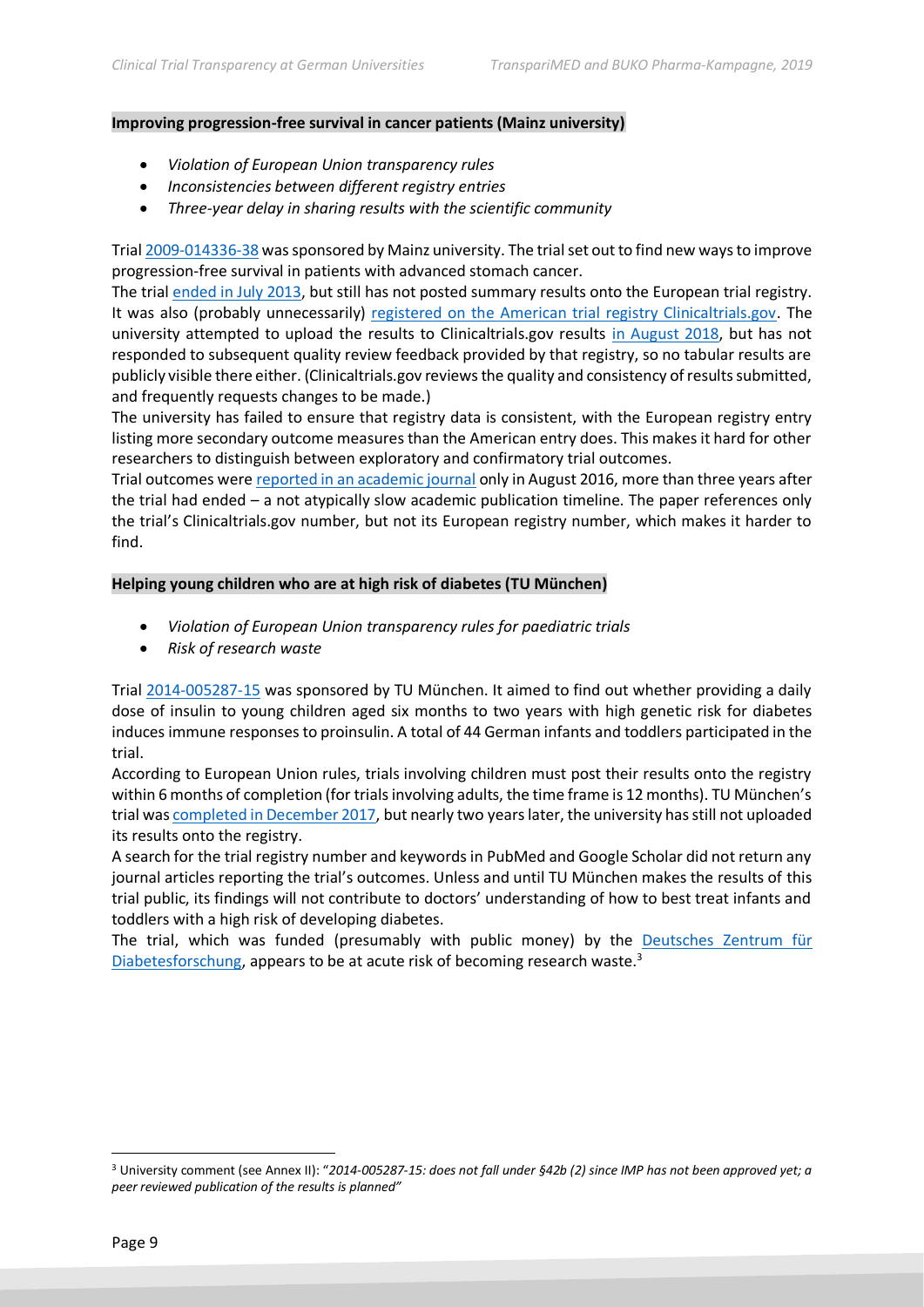#### **Improving the life expectancy of cancer patients (TU München)**

• *Failure of university and Paul Ehrlich Institute ensure that trial status is up to date*

Trial [2004-004024-12](https://www.clinicaltrialsregister.eu/ctr-search/search?query=2004-004024-12) was sponsored by TU München. It aimed to discover whether a new treatment combination could help patients with advanced adenocarcinoma of the esophagus and stomach. Among other things, the trial set out to determine the toxicity of the new treatment, and its impact on the survival rates of 46 German cancer patients.

The trial was [launched in 2005,](https://www.clinicaltrialsregister.eu/ctr-search/trial/2004-004024-12/DE) and was projected to last only one year. Its outcomes wer[e published](https://www.nature.com/articles/6605521)  [in a journal](https://www.nature.com/articles/6605521) in 2010. However, the trial is still listed as 'ongoing' on the European registry.

According to registry data, Paul Ehrlich Institut is the German 'National Competent Authority' for this trial. Thus, Paul Ehrlich Institut is responsible for updating the status of registry entries after receiving an end of trial notification by the trial sponsor. It is unclear whether TU München failed to notify Paul Ehrlich Institute that the trial had ended, or whether Paul Ehrlich Institute received a notification but failed to then update the status of the trial. Either way, TU München seems to lack the central oversight required to detect such problems and follow up to get them resolved.

#### **Treating elderly patients with cancers that cannot be surgically removed (Hannover university)**

- *Violation of European Union transparency rules*
- *Medical progress slowed down*

Trial [2011-004168-30](https://www.clinicaltrialsregister.eu/ctr-search/search?query=2011-004168-30) was sponsored by Hannover university. The trial investigated the possibility of using a novel agent to [improve progression-free survival,](https://trialsjournal.biomedcentral.com/articles/10.1186/s13063-016-1434-x) quality of life and overall survival for elderly cancer patients undergoing chemotherapy. Hannover university enrolled [120 German patient](https://www.clinicaltrialsregister.eu/ctr-search/trial/2011-004168-30/DE#F)  [volunteers](https://www.clinicaltrialsregister.eu/ctr-search/trial/2011-004168-30/DE#F) with cancer in the trial. The trial was completed in March 2017 and thus its results should have been made publicly available on the registry by end of March 2018 latest.

However, in violation of European Union rules, the university did not upload the trial results onto the registry. Some outcomes of the trial were only made public in October 2018 [in a journal article.](https://academic.oup.com/annonc/article/29/suppl_8/mdy299.004/5140228) If the university had followed European Union rules, all outcomes of the trial would have been available to cancer researchers and oncologists months earlier.

Hannover university (unnecessarily) also [registered the same trial on the American registry](https://clinicaltrials.gov/ct2/show/record/NCT01861951) Clinicaltrials.gov. While the university [has not posted the trial's results](https://clinicaltrials.gov/ct2/show/results/NCT01861951) there either, it has updated the American registry entry to note that the trial has been completed.

#### **Improving the treatment of patients with depression (Hannover university)**

- *Violation of European Union transparency rules*
- *Evidence gap on depression treatment options*
- *Risk of research waste*

Trial [2009-015125-36](https://www.clinicaltrialsregister.eu/ctr-search/search?query=2009-015125-36) was sponsored by Hannover university. It aimed to determine whether botulinum toxin (Botox) was an effective treatment for mild or moderate treatment of depression by giving 15 German patients either the treatment or a placebo and then monitoring their depression levels. The trial was [completed in December 2011](https://www.clinicaltrialsregister.eu/ctr-search/trial/2009-015125-36/DE#F) but the university has still not uploaded its results to the European registry.

A search for the trial registry number and keywords in PubMed and Google Scholar did not return any journal articles reporting the trial's outcomes, suggesting that they have never been made public, despite [continuing medical uncertainty](https://balancewomenshealth.com/Websites/balance/images/Depression/Botox%20for%20depression.pdf) about Botox' potential as a treatment for depression. Unless and until Hannover university makes the results of this trial public, its findings will not contribute to doctors' understanding of how to best treat depression.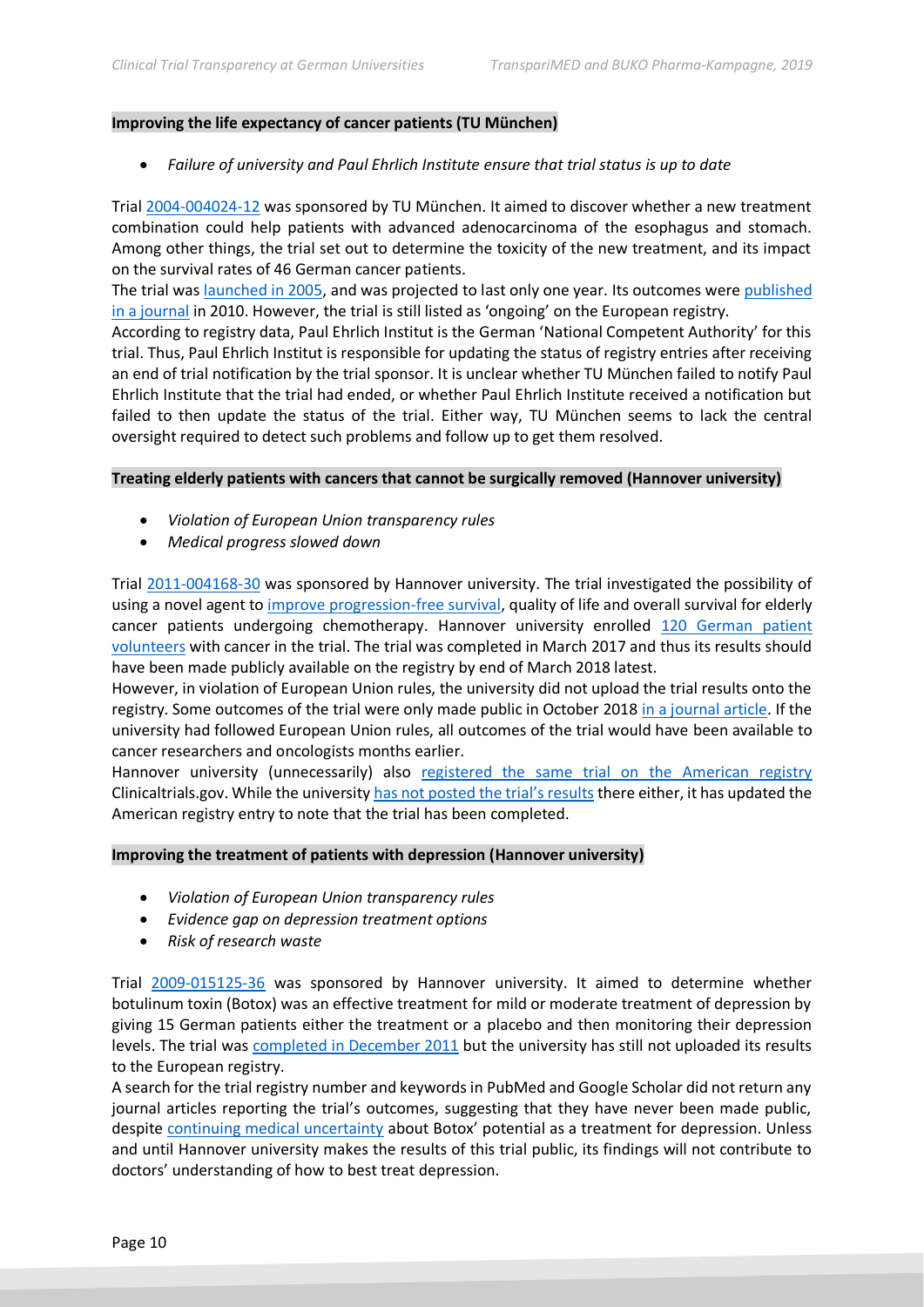# **6 GERMAN UNIVERSITY DATA AT A GLANCE**

**The data below can also b[e downloaded as an Excel file.](https://www.scribd.com/document/439654478/TranspariMED-German-University-Clinical-Trials-Nov2019)**

| <b>University</b>            | # total | # due          |                |                |          | # results # missing % results Hyperlink (link to the university's EU Trials Tracker data) |
|------------------------------|---------|----------------|----------------|----------------|----------|-------------------------------------------------------------------------------------------|
| Aachen                       | 40      | 11             |                |                |          | 18 http://eu.trialstracker.net/sponsor/rwth-aachen-university                             |
| <b>Berlin (Charite)</b>      | 190     | 70             |                | 68             |          | 3 http://eu.trialstracker.net/sponsor/charite-universitatsmedizin-berlin                  |
| <b>Bochum</b>                | 15      |                | Ω              |                |          | 0 http://eu.trialstracker.net/sponsor/ruhr-university-bochum                              |
| <b>Bonn</b>                  | 26      | 9              | ٥              | ٩              |          | 0 http://eu.trialstracker.net/sponsor/university-of-bonn                                  |
| <b>Dresden</b>               | 45      | 21             | O              | 21             |          | 0 http://eu.trialstracker.net/sponsor/dresden-university-of-technology                    |
| <b>Duisburg-Essen</b>        | 30      | 11             |                | 10             |          | 9 http://eu.trialstracker.net/sponsor/university-duisburg-essen                           |
| <b>Düsseldorf</b>            | 11      | 5              |                | z              |          | 20 http://eu.trialstracker.net/sponsor/heinrich-heine-university-dusseldorf               |
| <b>Erlangen</b>              | 56      | 20             | 0              | 20             |          | 0 http://eu.trialstracker.net/sponsor/university-erlangen-nuremberg                       |
| <b>Frankfurt</b>             | 43      |                | ō              |                |          | 0 http://eu.trialstracker.net/sponsor/goethe-university                                   |
| Freiburg                     | 43      | 15             |                | 14             |          | 7 http://eu.trialstracker.net/sponsor/university-of-freiburg                              |
| Göttingen                    | 21      | 11             | 0              | 11             |          | 0 http://eu.trialstracker.net/sponsor/university-of-gottingen                             |
| Greifswald                   | 7       | $\overline{0}$ | $\overline{0}$ | $\overline{0}$ | n/a      | http://eu.trialstracker.net/sponsor/medical-university-greifswald                         |
| <b>Halle</b>                 | 28      | 10             | O              | 10             |          | 0 http://eu.trialstracker.net/sponsor/martin-luther-university-halle-wittenberg           |
| <b>Hamburg</b>               | 47      | 14             | 0              | 14             |          | 0 http://eu.trialstracker.net/sponsor/university-of-hamburg                               |
| <b>Hannover</b>              | 53      | 26             | 0              | 26             |          | 0 http://eu.trialstracker.net/sponsor/hannover-medical-school                             |
| <b>Heidelberg</b>            | 77      | 23             | 0              | 23             |          | 0 Two links - see methodology section of this report                                      |
| <b>Homburg</b>               | 11      | $\overline{2}$ | 0              | 2              |          | 0 http://eu.trialstracker.net/sponsor/saarland-university                                 |
| Jena                         | 17      |                |                | 6              |          | 14 http://eu.trialstracker.net/sponsor/friedrich-schiller-university-jena                 |
| Kiel                         | 3       | o              | 0              | o              | n/a      | http://eu.trialstracker.net/sponsor/university-of-kiel                                    |
| Köln                         | 63      | 20             | 0              | 20             |          | 0 http://eu.trialstracker.net/sponsor/university-of-cologne                               |
| Leipzig                      | 36      | 18             |                | 14             |          | 22 http://eu.trialstracker.net/sponsor/leipzig-university                                 |
| <b>LMU München</b>           | 76      | 31             |                | 29             |          | http://eu.trialstracker.net/sponsor/university-of-munich-ludwig-maximilians               |
| <b>Lübeck</b>                | 27      | 8              | o              | 8              |          | 0 http://eu.trialstracker.net/sponsor/schleswig-holstein-university-hospital              |
| <b>Magdeburg</b>             | 23      | 8              | O              | 8              |          | http://eu.trialstracker.net/sponsor/otto-von-guericke-university-magdeburg                |
| <b>Mainz</b>                 | 46      | 29             |                | 28             |          | 3 http://eu.trialstracker.net/sponsor/johannes-gutenberg-university-of-mainz              |
| <b>Mannheim</b>              | 8       | $\overline{0}$ | 0              | $\overline{0}$ | n/a      | http://eu.trialstracker.net/sponsor/central-institute-of-mental-health-in-mannheim        |
| <b>Marburg &amp; Giessen</b> | 26      | 10             | O              | 10             |          | 0 Two links - see methodology section of this report                                      |
| <b>Münster</b>               | 32      | 18             | 11             |                |          | 61 http://eu.trialstracker.net/sponsor/university-of-munster                              |
| <b>Regensburg</b>            | 26      |                | 2              | 5              |          | 29 http://eu.trialstracker.net/sponsor/university-of-regensburg                           |
| <b>Rostock</b>               | 3       | п              | O              | 1              |          | 0 http://eu.trialstracker.net/sponsor/universitat-rostock                                 |
| <b>TU München</b>            | 65      | 28             |                | 27             |          | 4 http://eu.trialstracker.net/sponsor/technical-university-of-munich                      |
| <b>Tübingen</b>              | 59      | 16             | о              | 16             |          | 0 Two links - see methodology section of this report                                      |
| Ulm                          | 43      | 13             | 2              | 11             |          | 15 http://eu.trialstracker.net/sponsor/university-of-ulm                                  |
| <b>Witten-Herdecke</b>       | 5       | 0              | O              | 0              | n/a      | http://eu.trialstracker.net/sponsor/university-of-wittenherdecke                          |
| <b>Würzburg</b>              | 11      |                |                | 3              |          | 25 http://eu.trialstracker.net/sponsor/university-of-wurzburg                             |
| <b>TOTAL</b>                 | 1312    | 477            | 32             | 445            | avg 6.7% |                                                                                           |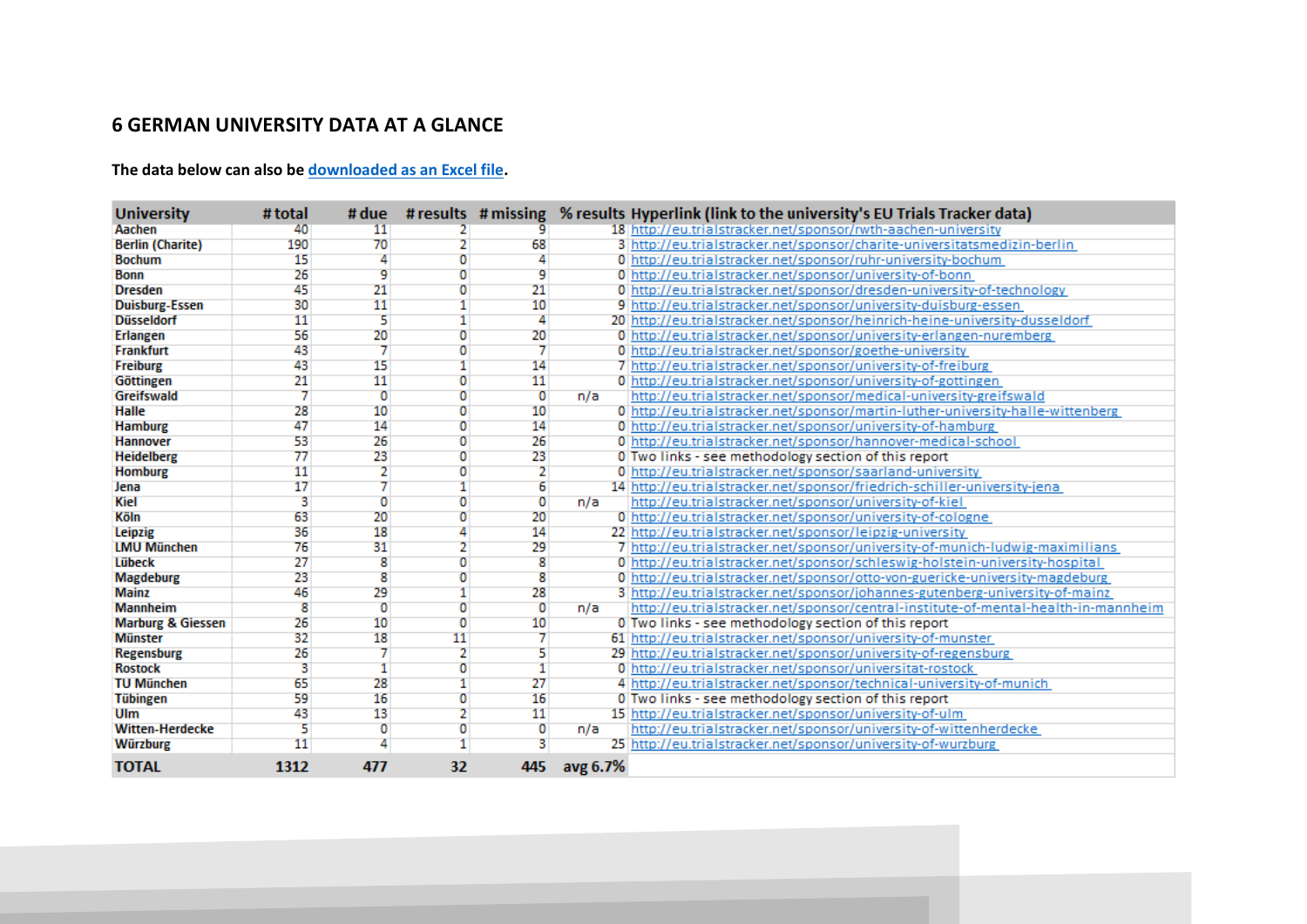# **7 RECOMMENDATIONS FOR GERMAN UNIVERSITIES**

#### **Recommendations for universities**

- **Excellence in reporting results is an integral part of overall research excellence.** As trial sponsors, universities – not individuals – are responsible for ensuring that their data on trial registries are complete and kept up to date, and that results are posted on time. Universities should **establish central oversight** over their clinical trial registry entries, across all trial registries, and track all past and future trials. [This presentation by TranspariMED provides](https://988e032c-518c-4d3b-b8e1-0f903f16a792.filesusr.com/ugd/01f35d_754f14e22885421cb525c7df0b93c94c.pptx?dn=TranspariMED%20-%20Clinical%20trial%20transparen)  [some guidance.](https://988e032c-518c-4d3b-b8e1-0f903f16a792.filesusr.com/ugd/01f35d_754f14e22885421cb525c7df0b93c94c.pptx?dn=TranspariMED%20-%20Clinical%20trial%20transparen)
- Looking forward, universities should adopt **policies** that ensure that the summary results of all their interventional clinical trials are routinely and consistently uploaded onto all registries where these trials are listed within 12 months of trial completion, as per WHO best practices. [This policy checklist may be helpful.](https://988e032c-518c-4d3b-b8e1-0f903f16a792.filesusr.com/ugd/01f35d_126926e6233248c685450e24123bfd85.pdf?index=true)
- Looking back, universities should **audit** their existing trials across [all WHO primary registries](https://www.who.int/ictrp/network/primary/en/) and [Clinicaltrials.gov,](https://clinicaltrials.gov/) to identify trials whose data are incomplete or out of date, or that are missing results on the registry. Universities should then draw up a plan for addressing the problem.
- For trials listed on the *European registry*, all missing results should be uploaded. These can easily be identified using the [EU Trials Tracker.](https://eu.trialstracker.net/) Guidance on how to upload results can be found in [TranspariMED's collection of transparency tools](https://www.transparimed.org/resources) and in [these presentations.](https://www.transparimed.org/single-post/2019/10/01/Tips-tricks-and-tools-for-universities-struggling-to-get-all-their-clinical-trials-reported)
- The university should compile a spreadsheet listing all trials on the *European registry* with their correct completion dates, and ask the responsible authority (BfArM or Paul Ehrlich Institut) to update their status. (Only regulators can update the of trials listed on the European registry. On other trial registries, universities can update the status of trials themselves.)
- During the audit of *other WHO primary registries and Clinicaltrials.gov*, the university will have identified trials that are missing summary results on these registries. The university should then check for each of these trials whether it has reported outcomes in an academic journal. (German universities can use th[e IntoValue data set](https://www.transparimed.org/single-post/2018/11/20/Ethics-violations-and-research-waste-widespread-at-German-medical-universities-%E2%80%93-new-study) to identify which of their trials on Clinicaltrials.gov and the German DRKS registry have not published outcomes in journals.) Trials that have not made their results public anywhere are in acute danger of becoming research waste. Universities should upload the summary results of these trials onto the registry where they are listed, before the data is lost forever.

# **Need additional guidance or support?**

The TranspariMED website hosts a collection of useful [transparency tools and case studies](https://www.transparimed.org/resources) of universities that have successfully fixed the problem.

TranspariMED is keen to hear from universities what additional resources and support would be helpful to support their trial reporting efforts. Please emai[l tillbruckner@gmail.com](mailto:tillbruckner@gmail.com) and share your experiences and suggestions.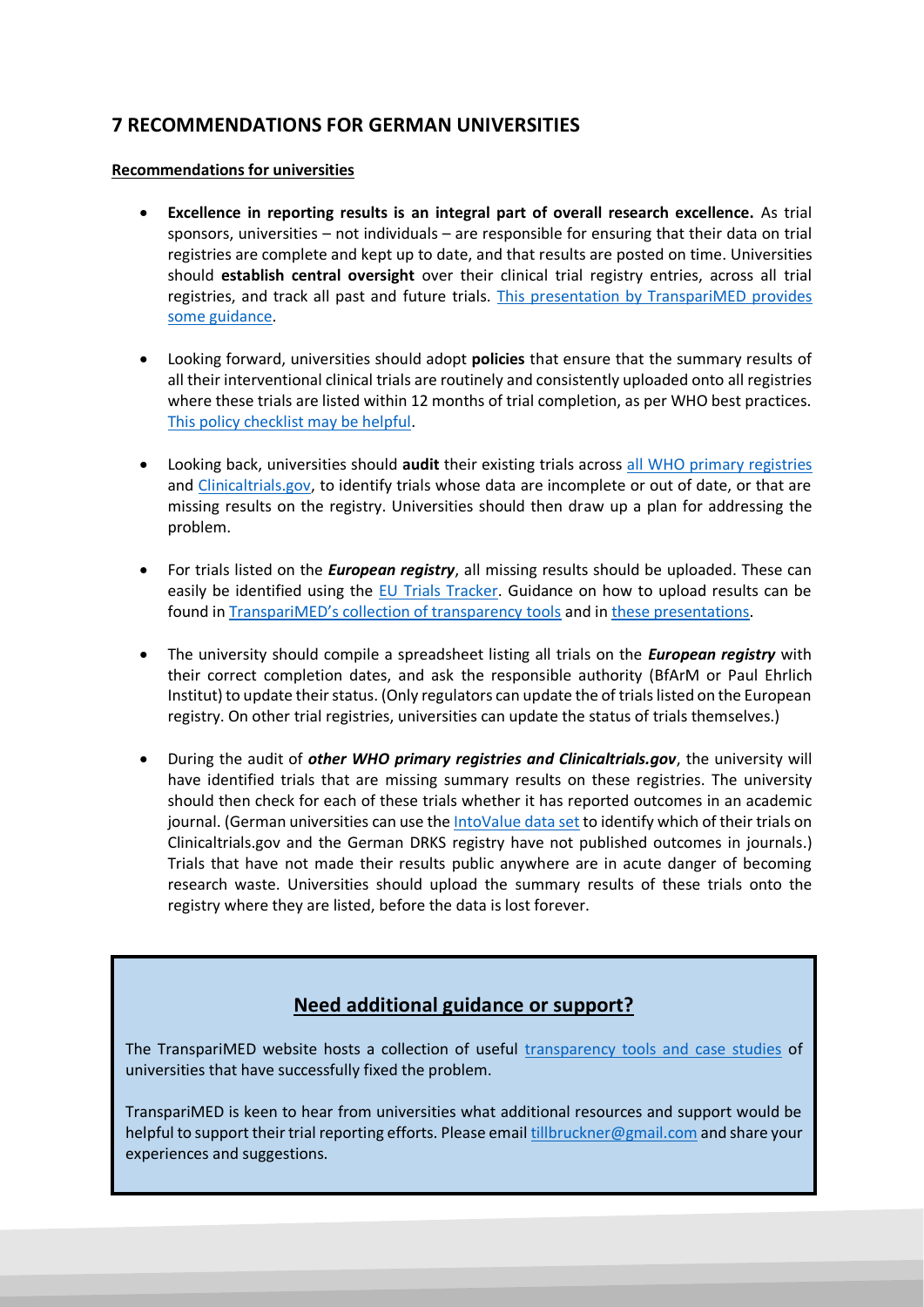# **8 POLICY RECOMMENDATIONS**

*"WHO calls for ethics committees, regulatory authorities, professional bodies, sponsors, investigators, and funding agencies to act in their jurisdictions to ensure results from all interventional clinical trials are reported and publicly disclosed."*

[World Health Organisation](https://www.ncbi.nlm.nih.gov/pmc/articles/PMC4396122/) statement, 2015

*"Legislation or supporting regulations… [should] require all clinical trials to be registered… prior to commencing the trial, public disclosure of results of any newly conducted clinical trial, public disclosure of unreported results for clinical trials conducted in the past, [and] sanctions if a clinical trial is not registered and / or results are not reported."* WHO, [Pharmaceutical System Transparency and Accountability Assessment Tool,](https://apps.who.int/iris/bitstream/handle/10665/275370/WHO-EMP-2018.04-eng.pdf?ua=1) 2018

#### **Recommendations for the German government**

• **The German government** should put into place systems to monitor whether clinical trials conducted within its jurisdiction are posting their summary results onto public registries within 12 months, as per [WHO best practices,](https://www.who.int/ictrp/results/jointstatement/en/) and impose sanctions on trial sponsors who fail to make results public within that deadline. This involves centrally following up on ethics approvals made by Research Ethics Committees to check whether trials were prospectively registered and uploaded their results on time. [\(The UK is currently preparing to do this.\)](https://www.transparimed.org/single-post/2019/10/22/How-to-get-all-clinical-registered-and-reported---national-monitoring-explained-in-five-slides)

#### **Recommendations for BMBF and Deutsche Forschungsgemeinschaft**

• **Bundesministerium für Bildung und Forschung (BMBF) and Deutsche Forschungsgemeinschaft** should sign up to the **[WHO Joint Statement](https://www.who.int/ictrp/results/jointstatement/en/)** and fully implement [its](https://988e032c-518c-4d3b-b8e1-0f903f16a792.filesusr.com/ugd/01f35d_126926e6233248c685450e24123bfd85.pdf?index=true)  [provisions](https://988e032c-518c-4d3b-b8e1-0f903f16a792.filesusr.com/ugd/01f35d_126926e6233248c685450e24123bfd85.pdf?index=true) to protect patients, accelerate medical progress, and prevent medical research financed by taxpayers from going to waste. A 2018 study indicates that BMBF in particular is [not doing enough to prevent research waste.](https://www.transparimed.org/single-post/2018/05/08/Governments-fail-to-curb-research-waste-in-publicly-funded-clinical-trials---new-study) Many major medical research funders from other countrie[s have already signed up](https://www.transparimed.org/single-post/2018/08/28/TI-Cochrane-and-TranspariMED-prompt-medical-research-funders-on-transparency) to the WHO Joint Statement, and two of these funders – [Wellcome Trust](https://wellcome.ac.uk/funding/guidance/wellcome-clinical-trial-policy-monitoring-2018-2019) and [MRC](https://mrc.ukri.org/research/policies-and-guidance-for-researchers/review-of-clinical-trials/) – have already published their first audit results.)

#### **Recommendations for BfArM and Paul Ehrlich Institut**

- BfArM and Paul Ehrlich Institut share the role of German **national competent authority** for EU-regulated drug trials. Depending on the type of trial, either BfArM or Paul Ehrlich Institut act as the national competent authority. Entries on the European trial registry clearly identify the German authority responsible for overseeing any given trial.
- BfArM and Paul Ehrlich Institut should review all trials on the European registry that they are responsible for, and that are currently listed as "ongoing" and **update their status** to "completed" if applicable. This will make it easier for patients to find trials to participate in, and for public health agencies and researchers to gain an overview of the complete scientific evidence base on a medicine. [\(The British regulator MHRA is already doing this.\)](https://www.transparimed.org/single-post/2019/04/27/False-%E2%80%98ongoing%E2%80%99-clinical-trials-make-life-difficult-for-patients-and-researchers-Now-Britain%E2%80%99s-MHRA-is-fixing-the-problem)
- Failure to report clinical trial results is not a victimless crime. BfArM and Paul Ehrlich Institut should formulate and clearly communicate plans to **impose fines** for violating reporting requirements after the EU Clinical Trials Regulation comes into force.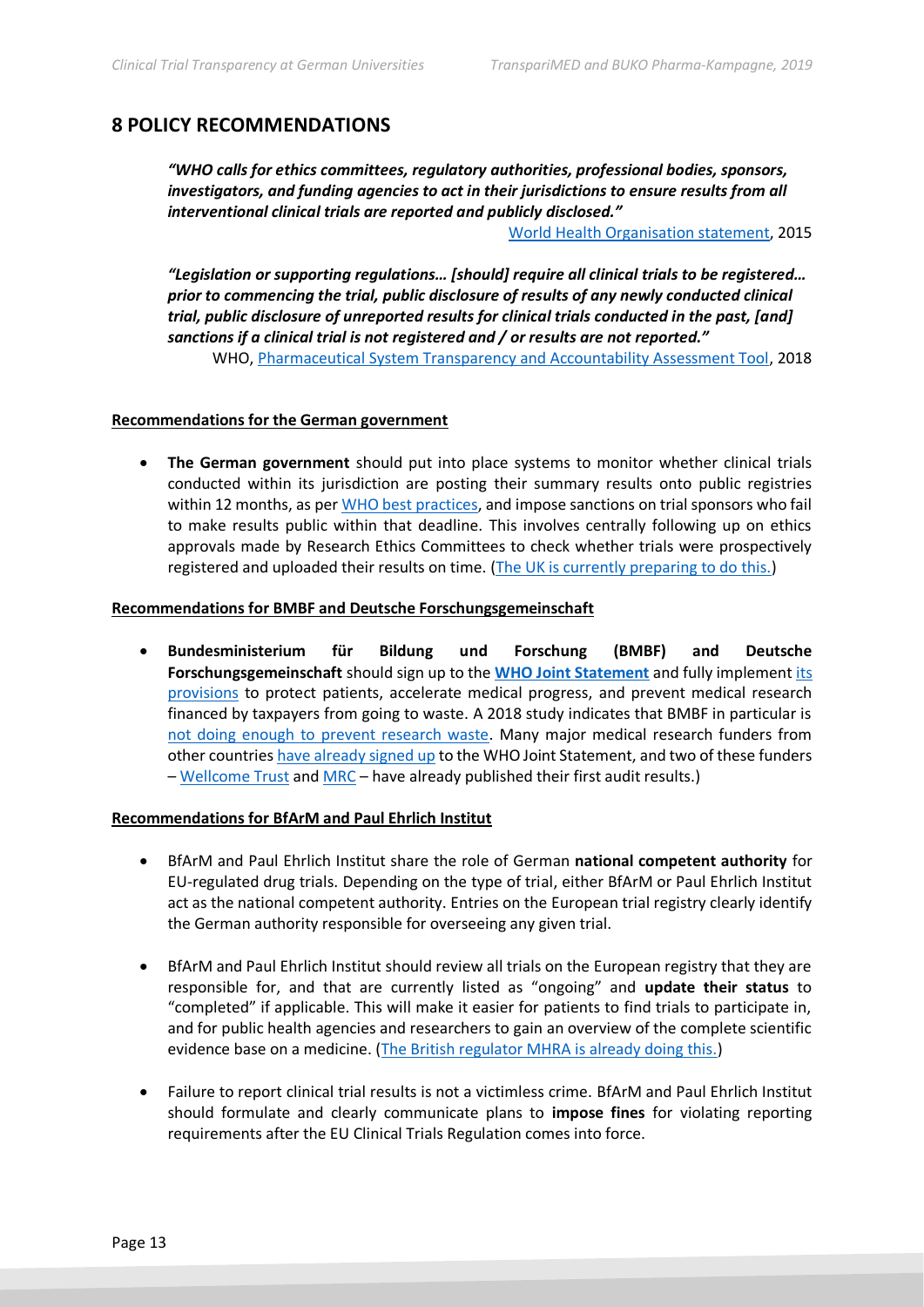#### **9 WHY THIS MATTERS**

**A recently published study of 1,509 clinical trials run by German universities found that 433 of these trials (over 28%) [had become research waste](https://www.transparimed.org/single-post/2018/11/20/Ethics-violations-and-research-waste-widespread-at-German-medical-universities-%E2%80%93-new-study) due to universities' failure to ensure that their results are made public. Between them, these trials aimed to recruit 56,730 patients.**

#### **Relevance to public health and clinical practice**

Failure to report clinical trial results is not a victimless crime. A 2017 [report](https://docs.wixstatic.com/ugd/01f35d_def0082121a648529220e1d56df4b50a.pdf) by Transparency International and Cochrane documents that a failure to fully report trial results has substantial negative consequences:

- Patients are harmed
- Public health agencies cannot make informed decisions
- Public health funds are wasted
- Medical progress is slowed down

#### **Legal and regulatory framework**

[European Union rules adopted in July 2014](https://www.ema.europa.eu/en/news/posting-clinical-trial-summary-results-european-clinical-trials-database-eudract-become-mandatory) require each and every clinical trial registered on the EU clinical trials registry to post summary results onto the registry within 12 months of trial completion (6 months for paediatric trials). These rules also apply to trials completed before 2014, and apply irrespective of whether a trial's outcomes have been published in the academic literature.

Thus, all of the clinical trials identified in this report as missing summary results are in violation of European Union transparency rules that were designed to protect the interests of patients and taxpayers. Once the EU Clinical Trial Regulation comes into force, probably in late 2020 or 2021, national regulators will have the power to fine institutions for not uploading trial results onto the European trial registry.

#### **Concerns about research waste**

Unreported trials contribute nothing to progress in science and public health, and are therefore costly [research waste.](https://www.thelancet.com/series/research) In the past, unreported clinical trial results have [caused public health losses](https://media.wix.com/ugd/01f35d_0f2955eb88e34c02b82d886c528efeb4.pdf)  [amounting to billions of Euros, and led to the death of countless patients.](https://media.wix.com/ugd/01f35d_0f2955eb88e34c02b82d886c528efeb4.pdf) For this reason, the Declaration of Helsinki has made reporting the results of every clinical trial a [universal ethical](https://www.wma.net/policies-post/wma-declaration-of-helsinki-ethical-principles-for-medical-research-involving-human-subjects/)  [obligation](https://www.wma.net/policies-post/wma-declaration-of-helsinki-ethical-principles-for-medical-research-involving-human-subjects/) for all medical researchers worldwide.

While not all trials lacking results on the European trial registry are completely unreported, the best available evidence suggests that [around half of all trials missing results on the registry](https://www.bmj.com/content/362/bmj.k3218) have also not reported their results in academic journals. Thus, dozens of trials run by the universities covered by this report are in acute danger of becoming [research waste](https://988e032c-518c-4d3b-b8e1-0f903f16a792.filesusr.com/ugd/01f35d_674e5287df2f4be9ad4a9cc238390f2f.pdf) unless their results are made public soon.

Universities should review their clinical trial portfolios across the EU registry, the US registry Clinicaltrials.gov, and other WHO primary trial registries, identify those trials that have remained completely unreported, and ensure that their results are made public as soon as possible.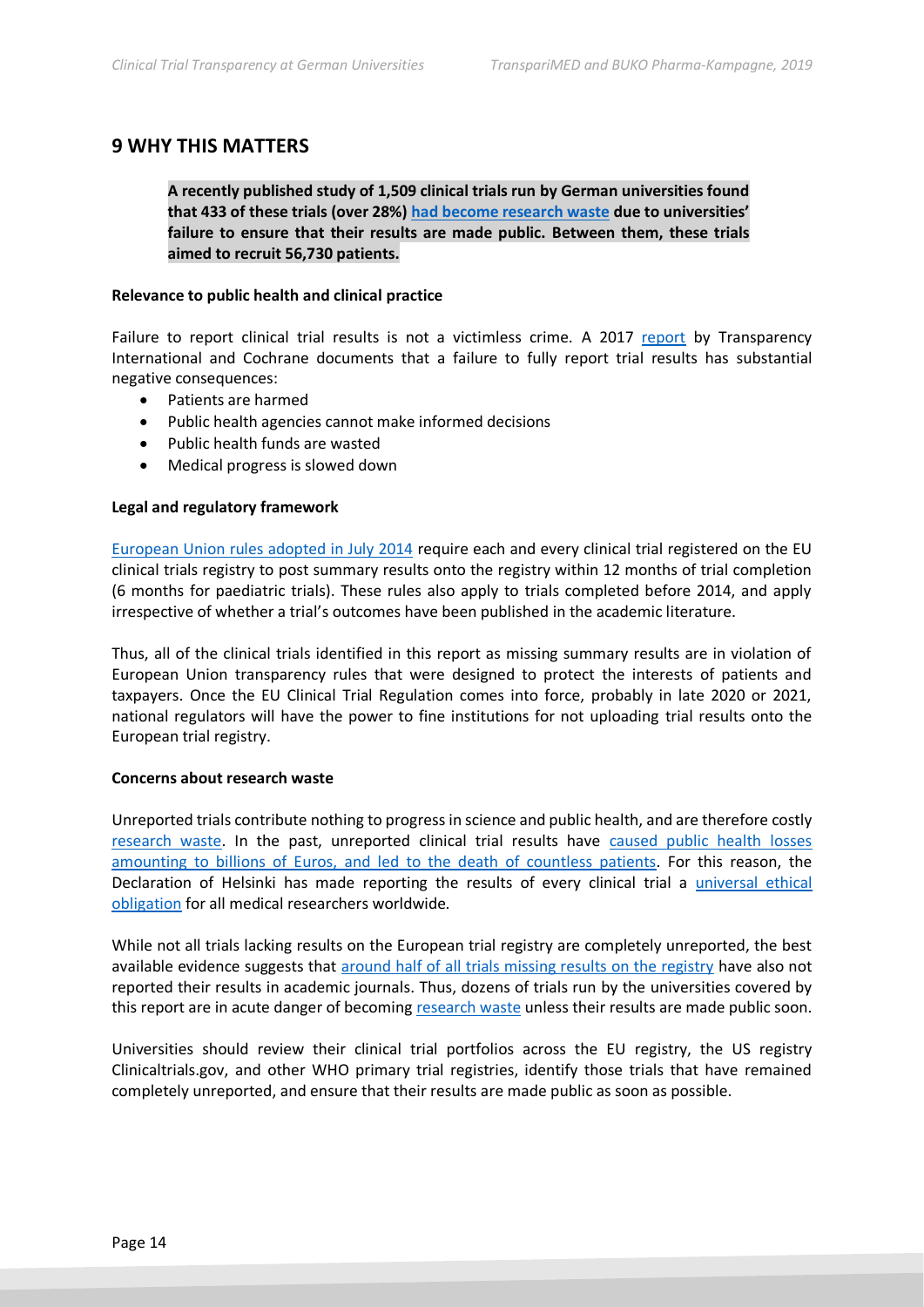#### **Global best practices**

[WHO standards](http://www.who.int/ictrp/results/jointstatement/en/) require every interventional trial to post its results on every public registry where it was registered within 12 months of its primary completion date. Importantly, the WHO has explicitly stated that publishing trial results in the academic literature is not an acceptable substitute for posting trial results onto public registries.

[Best practices jointly set out by Cochrane and Transparency International](https://docs.wixstatic.com/ugd/01f35d_def0082121a648529220e1d56df4b50a.pdf) also state that "Summary results for all clinical trials should be posted on the registries where they were originally registered within 12 months of study completion." The two health integrity groups note that retrospectively posting the results of all past trials onto registries "would improve healthcare delivery and government agencies' decision-making on resource allocations, as well as saving billions of dollars' worth of medical research from being lost forever."

Similarly, the trial reporting benchmark set out [by the AllTrials campaign](http://www.alltrials.net/wp-content/uploads/2017/02/AllTrials-Roadmap.pdf) states that "A summary of results (…) should be posted where a trial was registered within one year of completion of a trial."

#### **Why is posting trial results onto registries so important?**

There are good reasons why global best practices require posting the results of all trials onto registries:

- Posting results onto registries accelerates medical progress because the 12-month timeline permits far more rapid results sharing than the slow academic publication process allows.
- Posting results onto registries minimises the risk of a trial never reporting its results and becoming research waste, which can happen when a principal investigator dies or leaves their post during the prolonged process of submitting an academic paper to a succession of medical journals.
- Research shows that trial results posted on registries typically give a more comprehensive and accurate picture of patient-relevant trial outcomes than corresponding journal articles do.
- Results posted on registries are easier to locate and are open access.
- Registry reporting facilitates comparison of trial outcomes with a trial's originally stated aims, and thus discourages harmful research malpractices such as the 'silent' suppression, addition, or [switching of selected outcomes,](https://www.bmj.com/content/356/bmj.j396) [HARKing, and p-hacking.](https://www.nature.com/articles/s41562-016-0021)

Please see the [report by Cochrane and Transparency International](https://docs.wixstatic.com/ugd/01f35d_def0082121a648529220e1d56df4b50a.pdf) for further details and links to the relevant literature.

#### **Uploading results onto trial registries typically precedes publication in academic journals**

[There is no recorded case,](https://www.transparimed.org/single-post/2019/10/16/If-I-upload-the-results-of-my-clinical-trial-onto-a-registry-will-that-endanger-journal-publication-The-answer-is-a-loud-and-clear-No) ever, in which a manuscript was rejected by a journal because trial results had already been uploaded onto a trial registry.

Academic journals will accept articles reporting a trial's outcomes even if that trial's outcomes have already been made public in a trial registry. The International Committee of Medical Journal Editors has [explicitly stated](https://www.transparimed.org/single-post/2019/10/16/If-I-upload-the-results-of-my-clinical-trial-onto-a-registry-will-that-endanger-journal-publication-The-answer-is-a-loud-and-clear-No) that the posting of summary results onto trial registries is not considered prior publication by academic journals. Thus, because results reporting on registries is typically faster than academic publication, making trial results public on registries before they are published in an academic journal is the new norm in scientific communications.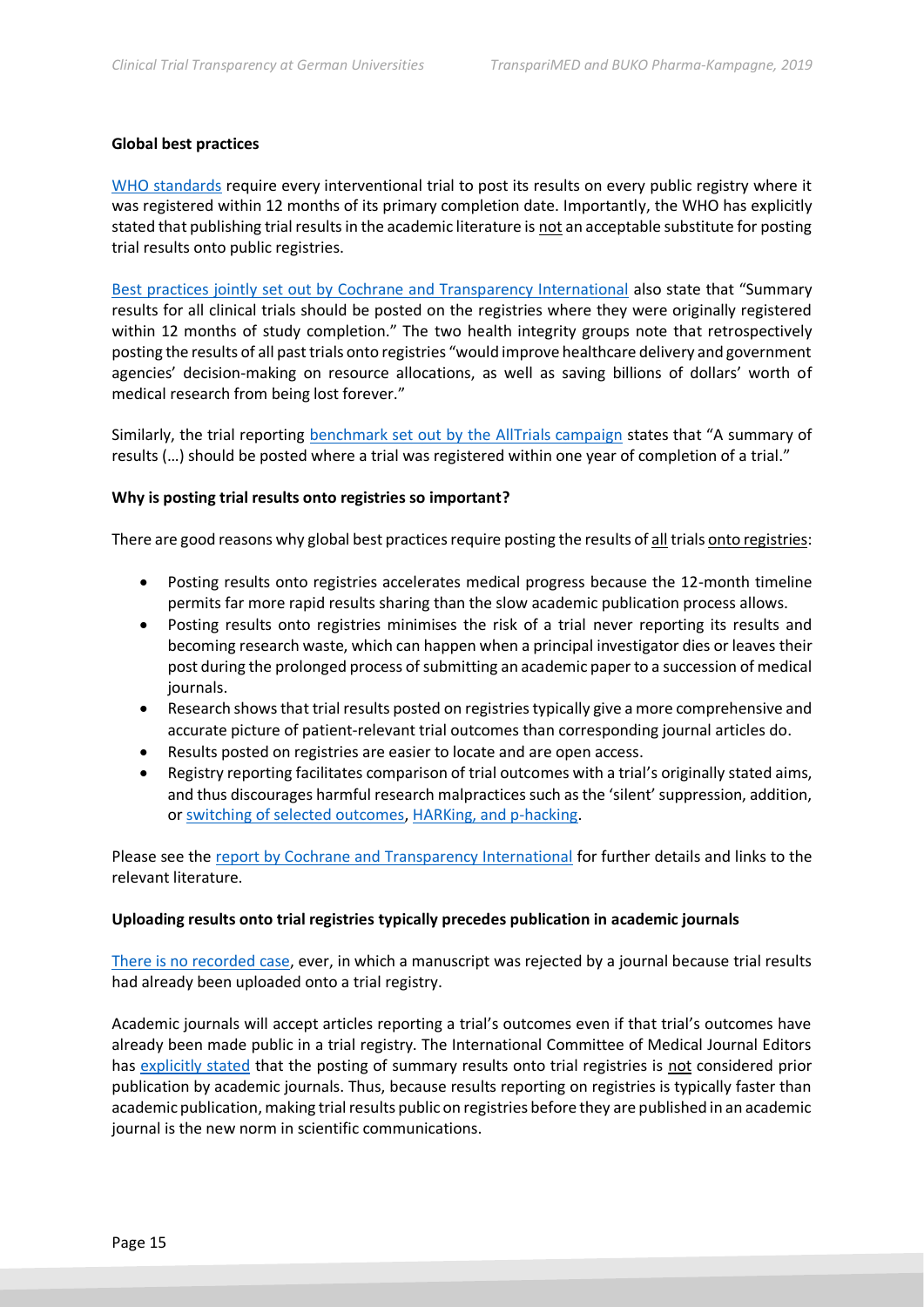# **ANNEX I: IMPROVING TRIAL REPORTING – LESSONS FROM UK UNIVERSITIES**

**On average, UK universities perform far better than their peers in Germany.** On average, they have already posted the results for [over 72% of their clinical trials](http://www.alltrials.net/wp-content/uploads/2019/10/AllTrials-update-report-for-STC-2019-Oct-14.pdf) onto the European registry, and some individual UK universities have attained reporting rates of 100% Why do UK universities perform so strongly?

**UK universities have become European leaders in transparency due to pressure from parliament, research funders, and the public.** 

- **Parliamentary pressure:** The Science and Technology Committee of UK parliament held an enquiry into research integrity during 2018-2019. Committee members were shocked to discover that many universities were routinely violating transparency rules. In early 2019, the Chairman of the Committee [wrote to all UK universities](https://www.transparimed.org/single-post/2019/02/25/UK-government-promises-national-strategy-to-boost-clinical-trial-reporting) warning them that if they did not rapidly upload the missing trial results, they would be called before the Committee to explain themselves. This set off a race to fix the problem.
- **Pressure from research funders:** Britain's two public medical research funding bodies, the NIHR and the MRC, as well as the non-profit Wellcome Trust, in 2017 all signed the [WHO Joint](https://www.who.int/ictrp/results/jointstatement/en/)  [Statement on Public Disclosure of Results from Clinical Trials.](https://www.who.int/ictrp/results/jointstatement/en/) By signing up, these funders committed themselves to adopting policies on trial registration and trial reporting that are in line with WHO best practices, and monitoring their grantees' compliance with these rules. Two funders, [Wellcome Trust](https://wellcome.ac.uk/funding/guidance/wellcome-clinical-trial-policy-monitoring-2018-2019) and [MRC,](https://mrc.ukri.org/research/policies-and-guidance-for-researchers/review-of-clinical-trials/) have already published their first audit results. In coming years, UK universities that fail to post the results of trials onto registries on time may no longer be able to access public medical research funds.
- **Public pressure:** A loose coalition of health integrity groups convened by TranspariMED that included Universities Allied for Essential Medicines (UAEM-UK), HealthWatch UK, Transparency International Health, and STOPAIDS engaged with parliament, the media and directly with universities to press for better trial reporting. TranspariMED and UAEM-UK also published [several reports documenting the performance of individual UK universities.](https://www.transparimed.org/resources) In parallel, the [AllTrials campaign,](http://www.alltrials.net/) which focuses mainly on the UK, strongly campaigned on the issue, including by regularly emailing its over 90,000 supporters. The EBM Data Lab at the University of Oxford, which is linked to the AllTrials campaign (and which built the [EU Trials](https://eu.trialstracker.net/)  [Tracker](https://eu.trialstracker.net/) this report's data is drawn from), directly supplied the parliamentary Committee with data on individual universities' performance.

**This pressure has had a [huge impact](https://www.transparimed.org/single-post/2019/11/07/Science-and-Technology-Committee-clinical-trial-transparency-UK) on UK universities' trial reporting performance.** For example, King's College London improved its reporting rate from 18% [to 100%](https://eu.trialstracker.net/sponsor/kings-college-london) within less than a year. The University of Nottingham, starting from an even lower baseline, has by now posted the results for [over](https://eu.trialstracker.net/sponsor/university-of-nottingham)  [94% of its trials.](https://eu.trialstracker.net/sponsor/university-of-nottingham) (See their respective [case studies](https://www.transparimed.org/resources) for details on how they fixed the problem.) Many medical universities in the UK are als[o reviewing their data on](https://988e032c-518c-4d3b-b8e1-0f903f16a792.filesusr.com/ugd/01f35d_915fb4e5aab048afb5cf89f2a369d8f0.pdf?index=true) other registries such as the US registry Clinicaltrials.gov and ISRCTN. This demonstrates that where there is a will, there is a way – universities in Germany too can solve this problem if they decide to do so.

**The UK government is now working to put into place a comprehensive [national clinical trial](https://www.transparimed.org/single-post/2019/10/22/How-to-get-all-clinical-registered-and-reported---national-monitoring-explained-in-five-slides)  [monitoring system](https://www.transparimed.org/single-post/2019/10/22/How-to-get-all-clinical-registered-and-reported---national-monitoring-explained-in-five-slides)** that will use Research Ethics Committee records to track every single clinical trial conducted on UK soil – including commercial trials and multi-country trials – to ensure that it is registered and reports its results.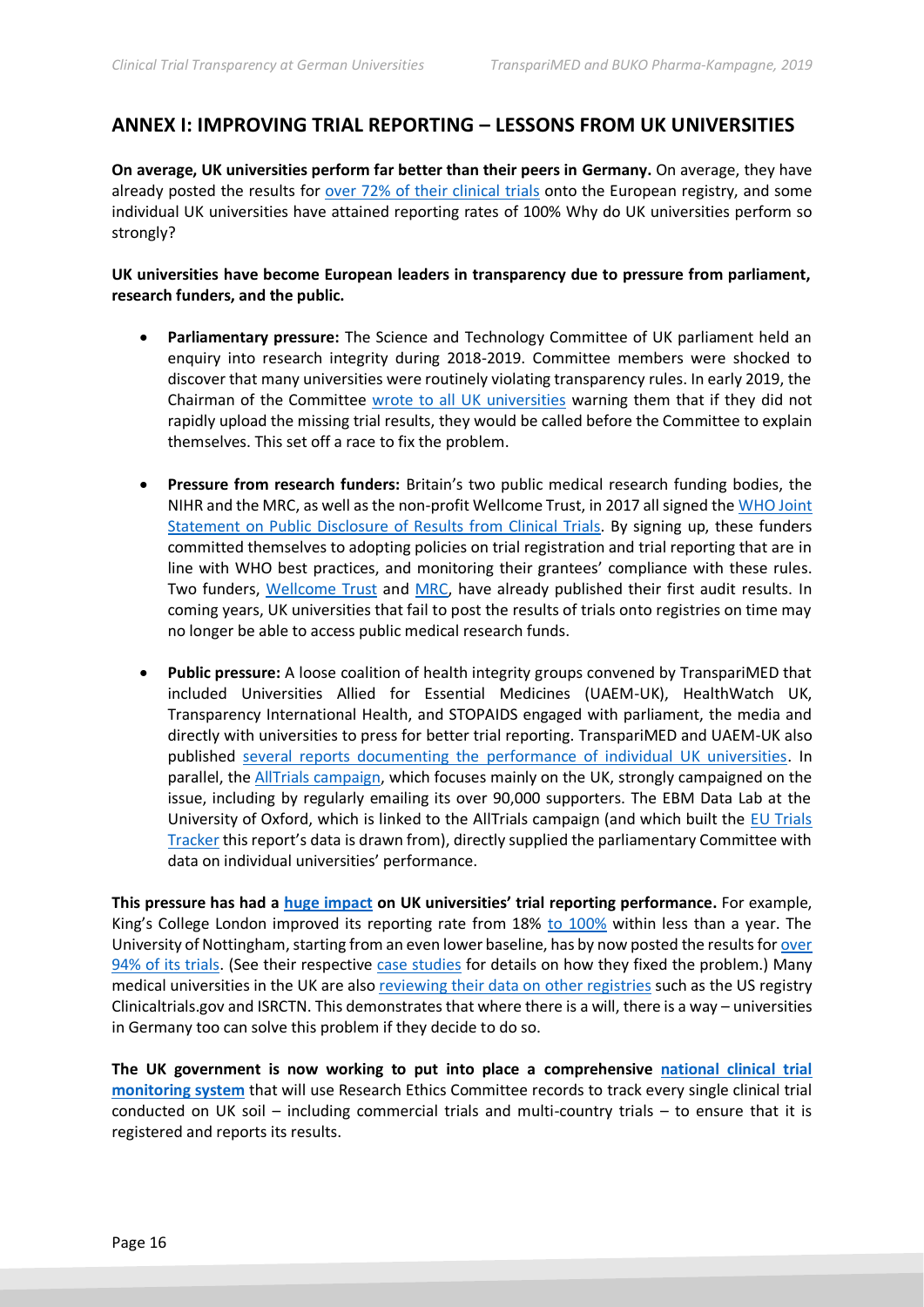# **ANNEX II: UNIVERSITY RESPONSES**

The press offices of the five universities with the largest number of unreported trials were contacted twice by email to give them the opportunity to flag and correct errors in the section discussing individual trials, and were at the same time invited to "provide a formal response or a statement on [their] clinical trial registry management efforts" should they wish to do so.

- Three universities did not respond to repeated enquiries: Charite, Mainz and Hannover.
- LMU Munich and TU Munich did respond; their responses are reproduced below.

#### **Response by LMU Munich**

*"The study SMART-DAS, EudraCT-NR 2013-004956-39 was submitted to the responsible higher federal authority in accordance with the legal requirements; we could not figure out whether it had already been published.*

*For the AriZip study, EurdaCT no. 2005-004501-28, we found, thanks to the enquiry, that the study had apparently not yet been reported as completed. So far, the results of this study have only been made available to the specialist public as part of a lecture, but have not been published. We will make the publication as soon as possible.*

*The Medical Faculty and the University Hospital of the LMU Munich regularly draw the attention of the researchers to the obligation to publish the study results within 12 months. A central review of the publication of studies has not yet taken place, but is conceptually in preparation with an appropriate IT study platform and central quality management including instructions."*

#### **Response by TU Munich**

*"The basic idea of a requirement for publication is to inform the public about the conduct of clinical trials, its sponsors, themes, medicines and results. In Germany this has been an obligation for many years and TUM is compliant with this requirement, both through publication of the contents of clinical trials on medicinal products in EudraCT [\(https://eudract.ema.europa.eu\)](https://eudract.ema.europa.eu/) as well as publication of results with the national competent authorities (BfArM and PEI).* 

*For this purpose TUM is uploading summary clinical trial reports (according to the German Medicinal Products Act, Arzneimittelgesetz, AMG, §42b and §67) to the national portal (Pharmnet.Bund) for publication by and through the national competent authorities. The competent authority PEI has confirmed that (according to GCP Ordinance - GCP-V § 13 (9)) there is currently no legal basis in Germany for Clinical Trial Result Reporting in EudraCT. Thus, clinical trial reports of national clinical trials of TUM are accessible to the public through public access to the German database once review of and upload by the competent authorities is finalized.*

*Indeed, for multinational clinical trials, the EU-portal would be decisive. However, TUM has not finalized respective multinational clinical trials. Assoon as the new clinical trials regulation (536/2014) comes into effect (upon set up of the EU portal and database, in 2020/21) all national as well as multinational clinical trials, including clinical trials of TUM, will be registered, approved, followed and reported through one single EU Portal.*

#### *Within the above mentioned context:*

*2004.004024-12: see open access publication in BJCancer attached 2014-005287-15: does not fall under §42b (2) since IMP has not been approved yet; a peer reviewed publication of the results is planned"*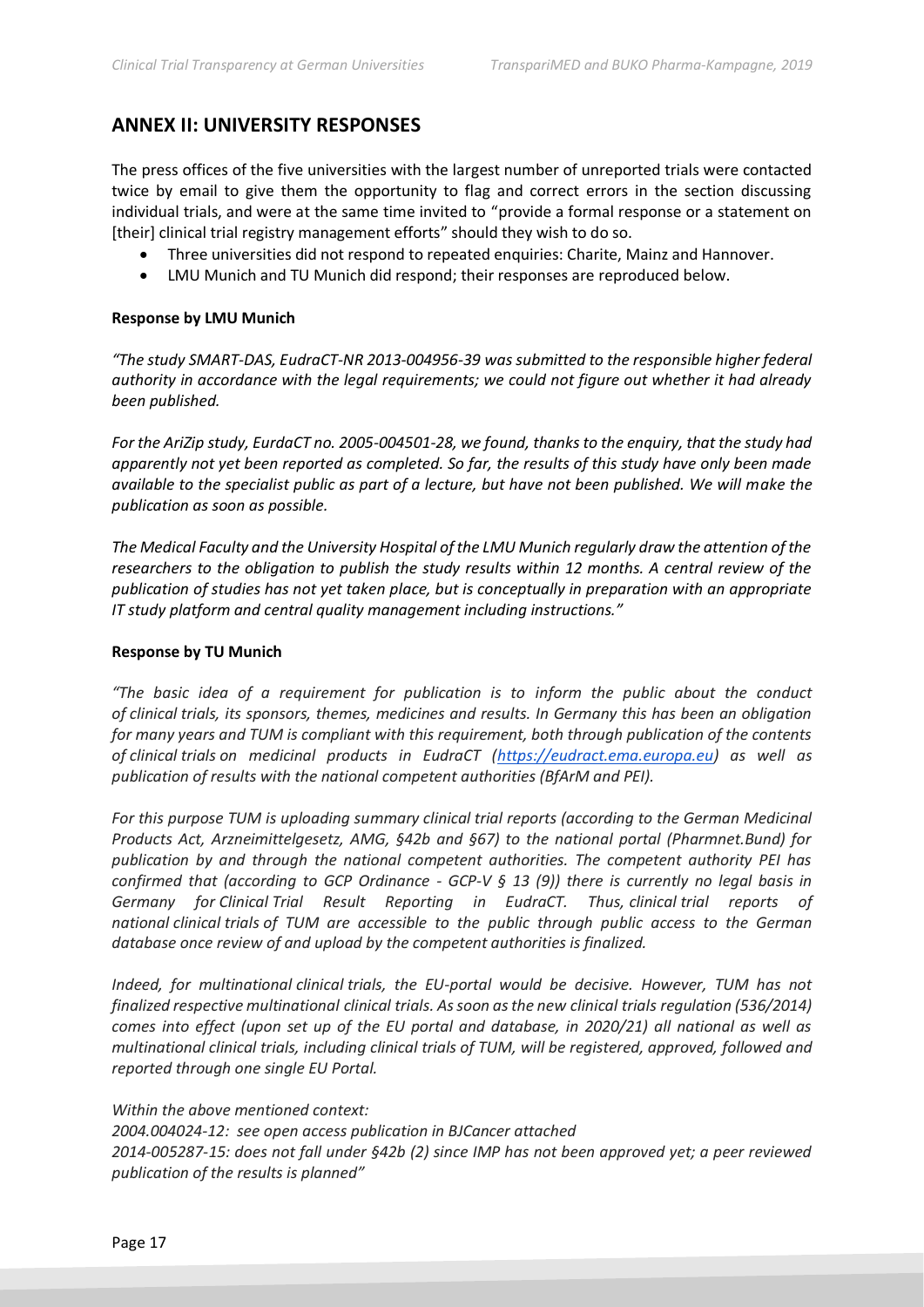# **ANNEX III: RESPONSES BY GERMAN REGULATORS**

TranspariMED contacted the two responsible German regulators ("National Competent Authorities" in European Union parlance), BfArM and Paul Ehrlich Institut, by email on three occasions over a twoweek period to clarify their position on summary results posting onto the European trial registry by German universities.

Note: With regard to the EMA letter referenced below, BfArM at the time [stated on its website](https://www.bfarm.de/DE/Arzneimittel/Arzneimittelzulassung/KlinischePruefung/news/Ergebnisberichte.html) that *"BfArM explicitly supports this demand"*:

# Das BfArM unterstützt diese Forderung ausdrücklich

Despite repeated reminders, neither of the two regulators provided a formal statement.

#### **Text of TranspariMED email**

*"I recently received a response by a German university stating the following:*

*"The competent authority PEI has confirmed that (according to GCP Ordinance - GCP-V § 13 (9)) there is currently no legal basis in Germany for Clinical Trial Result Reporting in EudraCT. Thus, clinical trial reports of national clinical trials of [university] are accessible to the public through public access to the German database [presumably Pharmnet.Bund] once review of and upload by the competent authorities is finalized."*

*The university response then argues that uploading results onto EudraCT would be "decisive" only in the case of multinational clinical trials. In a nutshell, the university seems to believe that there is no obligation to upload the results of CTIMPs conducted exclusively in Germany to EudraCT post completion.*

*While it may (or may not) be true in a narrow sense that there is "currently no legal basis in Germany" for enforcing EudraCT reporting requirements, the June 2019 "[Letter to stakeholders regarding the](https://www.bfarm.de/SharedDocs/Downloads/DE/Arzneimittel/KlinischePruefung/JointLetter_20190703.pdf?__blob=publicationFile&v=1)  [requirements to provide results for authorised clinical trials](https://www.bfarm.de/SharedDocs/Downloads/DE/Arzneimittel/KlinischePruefung/JointLetter_20190703.pdf?__blob=publicationFile&v=1) in EudraCT" by the European Commission, EMA and HMA reminded sponsors of their:*

*"OBLIGATION for the reporting of clinical trial summaries in the EU Clinical Trials Database". [capitalisation added]*

*This letter was co-signed by the Chair of HMA Management Group, and thus presumably endorsed by both PEI and BfArM.*

*Can you please by COB Friday 29 Nov 2019 provide me with a formal statement for inclusion in the report that clarifies [regulator's] position on whether or not there is currently an "obligation" for German trial sponsors to upload the results of their past and future clinical trials onto EudraCT within*  12 months of trial completion? Please provide the statement in English language and ensure that it *includes the word "obligation" (or "no obligation")."*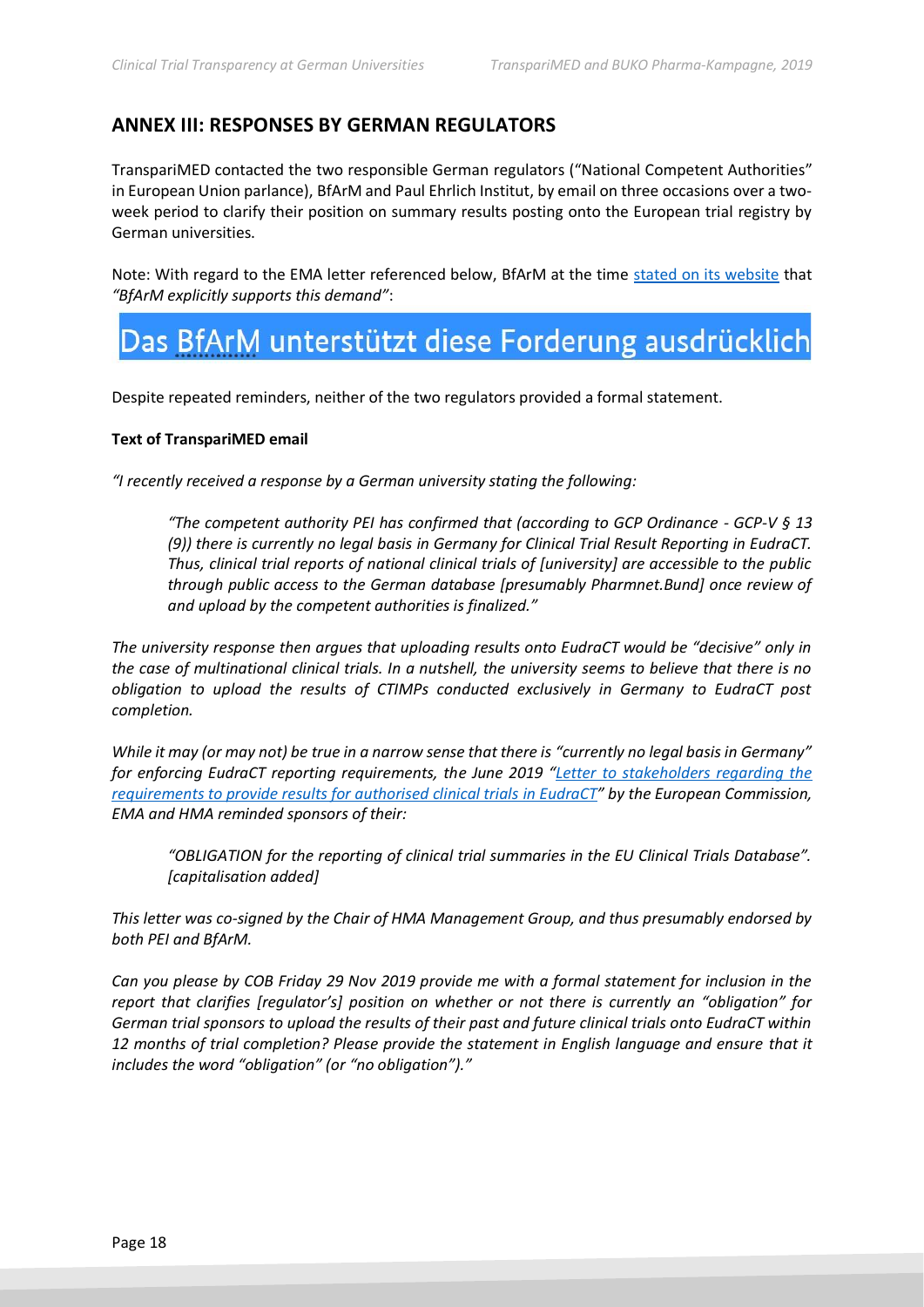# **ANNEX IV: METHODOLOGY AND LIMITATIONS**

#### **Authorship**

Report author: [Dr Till Bruckner](https://uk.linkedin.com/in/tillbruckner) (founder, TranspariMED) [tillbruckner@gmail.com](mailto:tillbruckner@gmail.com)

#### **Methodology**

• **Cohort selection**

The cohort for this study consists of all 36 German university medical centers, as listed in Table 2 by [Wieschowski et al 2019.](https://www.jclinepi.com/article/S0895-4356(18)31063-1/fulltext) Th[e EU Trials Tracker](http://eu.trialstracker.net/?search) was subsequently searched for each city name, relevant university sponsors were identified, and their performance data extracted.

In some cases, Tracker data for more than one listed sponsor were combined:

- o Data for *Marburg and Giessen* were combined as these universities jointly run the University Hospital of Giessen and Marburg. Their joint performance data thus combine Tracker data for trials run by the [joint university hospital](http://eu.trialstracker.net/sponsor/university-hospital-giessen-and-marburg) (12 trials total) and by [Philipps-](http://eu.trialstracker.net/sponsor/philipps-university-marburg)[Universität Marburg](http://eu.trialstracker.net/sponsor/philipps-university-marburg) (14 trials total).
- o Performance data for *Heidelberg* university combine EU Trials Tracker data for trials run by the [university](http://eu.trialstracker.net/sponsor/heidelberg-university) (24 trials total) and by the [university hospital](http://eu.trialstracker.net/sponsor/heidelberg-university-hospital) (53 trials total).
- o Performance data for *Tübingen* university combine EU Trials Tracker data for trials run by the [university](http://eu.trialstracker.net/sponsor/eberhard-karls-university-tubingen) (5 trials total) and by the [university hospital](http://eu.trialstracker.net/sponsor/university-hospital-tubingen) (54 trials total).

In three cases, the sponsor name did not include the city name. This report thus uses performance data for [Goethe University](http://eu.trialstracker.net/sponsor/goethe-university) for *Frankfurt* university, for the [Universitätsklinikum Schleswig-Holstein](http://eu.trialstracker.net/sponsor/schleswig-holstein-university-hospital) for *Lübeck* university, and for th[e Universität des Saarlandes](http://eu.trialstracker.net/sponsor/saarland-university) for *Homburg* university.

The only "*Mannheim*" trials listed on the EU Trials Tracker are trials sponsored by the [Zentralinstitut](http://eu.trialstracker.net/sponsor/central-institute-of-mental-health-in-mannheim)  [für Seelische Gesundheit](http://eu.trialstracker.net/sponsor/central-institute-of-mental-health-in-mannheim) in Mannheim (8 trials total), so these are listed as Mannheim university trials in the report.

*Ghost trials not included.* The data in this report does not include several clinical trials that were apparently run by German universities, but where the sponsor's identity is marked as "unclear" by the EU Trials Tracker.<sup>4</sup> For example, tria[l 2005-002822-78](https://www.clinicaltrialsregister.eu/ctr-search/search?query=2005-002822-78) appears on a different registry as having been [sponsored by University Hospital Freiburg](https://clinicaltrials.gov/ct2/show/NCT00533221), but the EU Trials Trackers marks it as "[Unclear](http://eu.trialstracker.net/sponsor/unclear-sponsor-name-given-klinik-neuropadiatrie-und-muskelkrankheiten)  Sponsor Name Given - [Klinik Neuropädiatrie Und Muskelkrankheiten](http://eu.trialstracker.net/sponsor/unclear-sponsor-name-given-klinik-neuropadiatrie-und-muskelkrankheiten)". This is because on the European registry, the trial sponsor is listed only as "Klinik Neuropädiatrie und Muskelkrankheiten," and [no point of contact is provided.](https://www.clinicaltrialsregister.eu/ctr-search/trial/2005-002822-78/DE) This particular trial has [results available on](https://www.clinicaltrialsregister.eu/ctr-search/trial/2005-002822-78/results) the registry.

According to registry data, no trials by Greifswald, Kiel, Mannheim and Witten-Herdecke are (yet) due to post results.

#### • **University performance data**

Data on universites' trial reporting performance was manually extracted using the [EU Trials Tracker](http://eu.trialstracker.net/) built by EBM Data Lab, University of Oxford. The EU Trials Tracker is based exclusively on data that are publicly available on the EU Clinical Trial Register; the tracker is updated on a monthly basis. To the

<sup>4</sup> A number of examples of what appear to be German and Austrian university 'ghost trials' can be found by typing the term "klinik" into the [sponsor search window of the EU Trials Tracker.](http://eu.trialstracker.net/?search)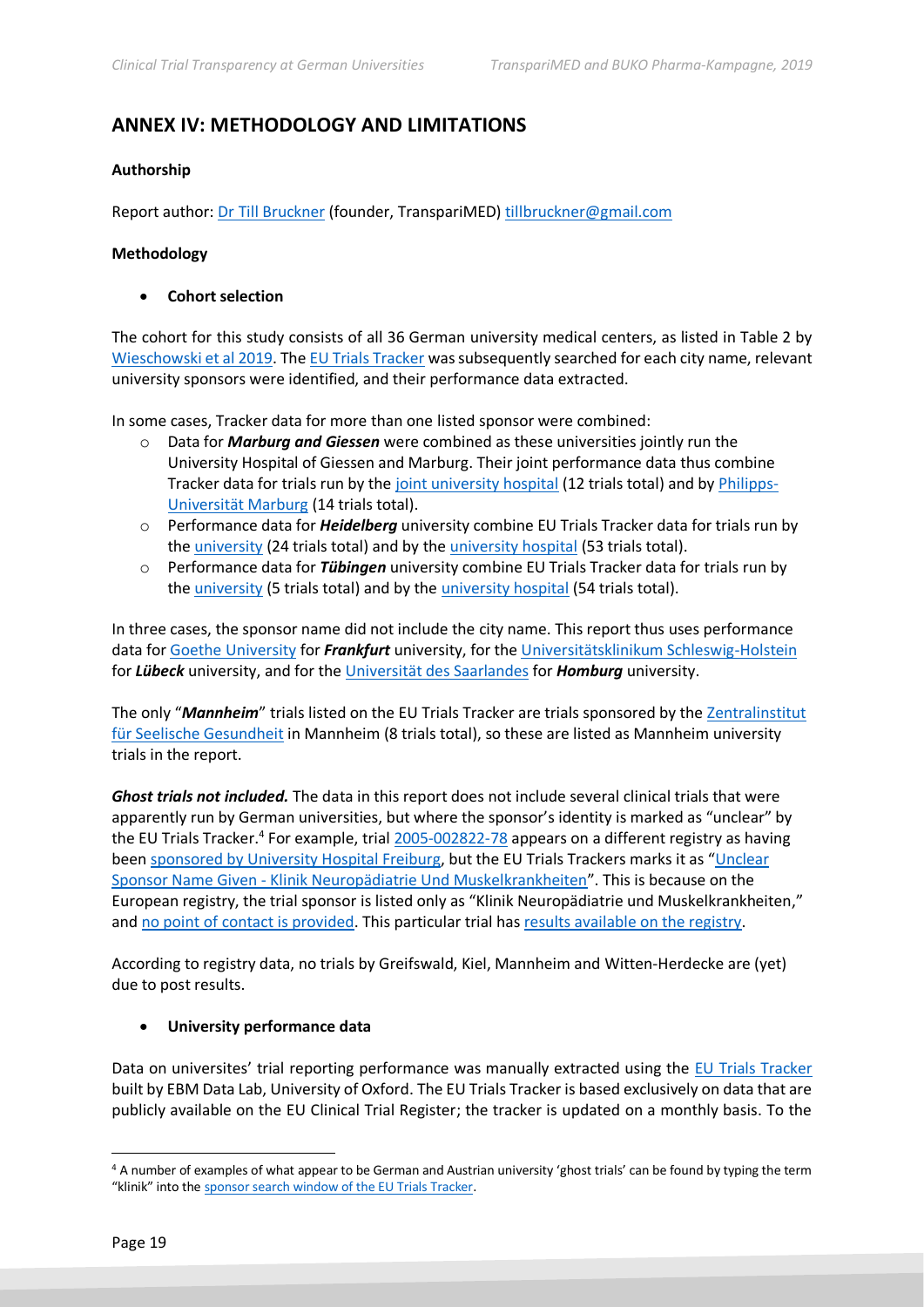best of the author's knowledge, to date no instances of a trial incorrectly flagged as being due and missing results by the EU Trials Tracker based on registry records have been detected.

The data was extracted from the EU Trials Tracker on 08 November 2019. At that point, the EU Trials Tracker has last been updated in early November 2019. Thus, the data in this report accurately reflects European trial registry entries as of early November 2019. Due to delays by the European Medicines Agency in making trial results received public, trial results that were uploaded during October 2019 may not have been captured by the Tracker.

The EU Trials Tracker individually lists every trial flagged as overdue, and includes a link back to the original registry entry for every trial. Thus, all data in this report is externally replicable.

#### **Data validation for individual trials and university responses**

The report discusses some individual trials missing results on the European registry. Trials were chosen by browsing the trial portfolios of the five universities with the largest number of unreported trials, and identifying trials that illustrate frequent registry management issues and their consequences for patients.

Publication status was determined through a search of Google Scholar for (1) the registry number, and (2) a combination of key words, including the name of the lead investigator where available. Because such a search can miss salient publications, wherever the trial registry identified the lead investigator's email, that person was contacted by email to verify publication status.

In addition, the press offices of all five universities were contacted twice by email to give them the opportunity to flag and correct errors.

- Three universities did not respond to repeated enquiries: Charite, Mainz and Hannover.
- LMU Munich and TU Munich did respond; their responses are provided in Annex II.

#### **Responses by national regulators BfArM and Paul Ehrlich Institut**

TranspariMED contacted the two responsible German regulators ("National Competent Authorities in EU parlance), BfArM and Paul Ehrlich Institut, by email on three occasions over a two-week period to clarify their position on summary results posting onto the European trial registry by German universities. Despite repeated reminders, neither of the regulators provided a formal statement.

#### **Limitations**

#### • **Undercounting of due trials**

The EU Trials Tracker significantly undercounts the number and proportion of trials due to post results because many trials are falsely marked as "ongoing" in the registry even though they were in fact completed long ago.

Under the current European reporting system, universities directly upload their summary results onto the EU registry – as trial sponsors, they are legally obliged to do this and the process is fully within their own control. However, universities cannot directly update the status (ongoing/completed) of their trials. Instead, they must notify the national medicines regulator when a trial is completed, and the regulator then updates the trial's status on the registry to "completed". As the example above shows, the regulator appears to have failed to consistently update registry entries after trials were completed.